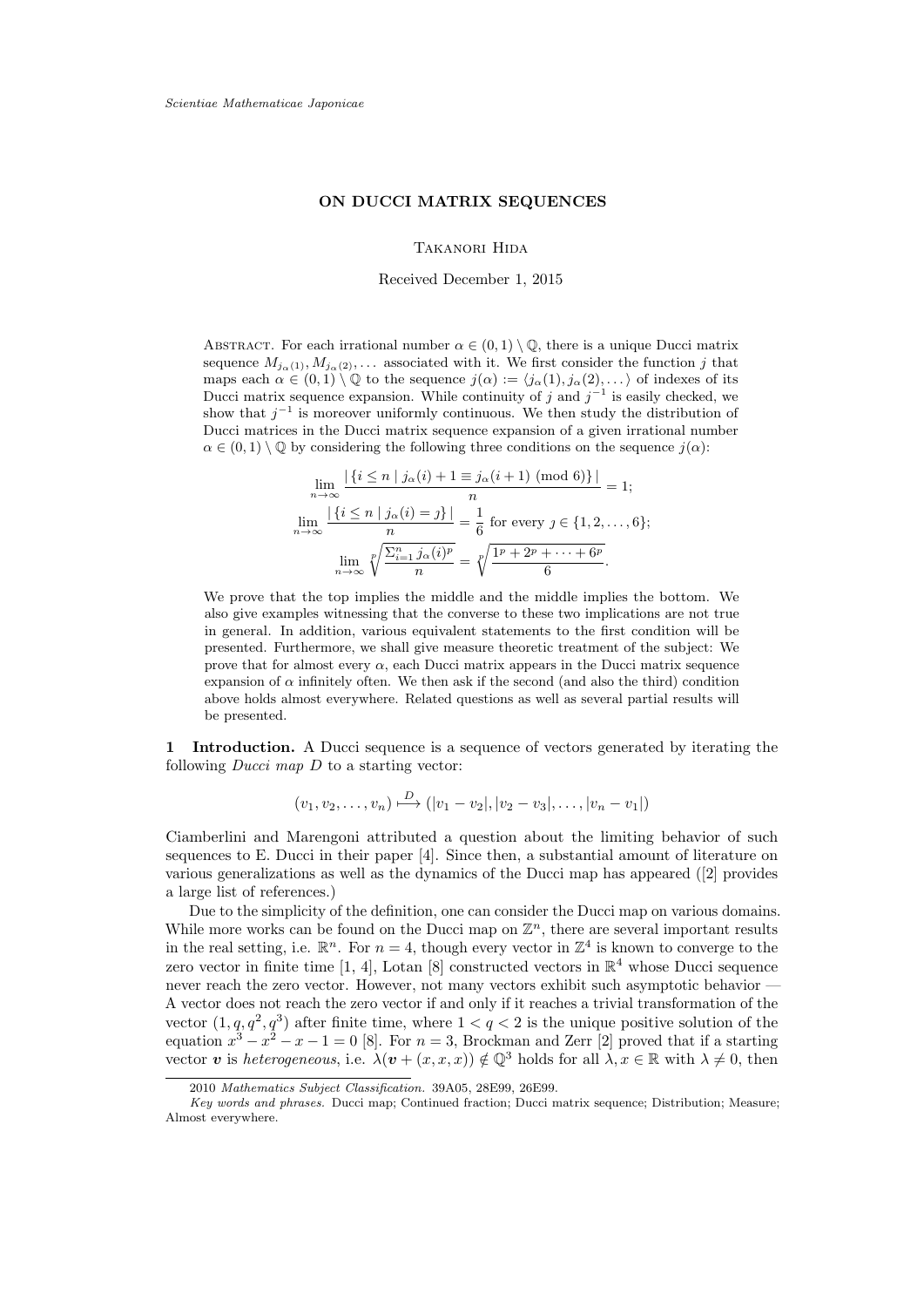its Ducci sequence will never become periodic and approaches the zero vector asymptotically. For a non-heterogeneous starting vector, it was also proved in [2] that its Ducci sequence is eventually periodic. (An alternative proof can be found in  $[5]$ .) For a general n, it is known [3] that any starting vector in  $\mathbb{R}^n$  converges asymptotically to a periodic sequence, but not necessarily to the sequence of zero vectors. Indeed, a vector which converges asymptotically to a non-trivial periodic sequence is constructed in [3] for  $n = 7$ .

Hogenson et al. [6] made a new approach to the subject by introducing the concept Ducci matrix sequences. For each vector in  $\mathbb{R}^n$ , one can find an  $n \times n$  matrix whose application to the vector is equivalent to the application of the Ducci map. This matrix depends, of course, on the chosen vector. Thus, one may associate with a vector  $\boldsymbol{v}$  not a single matrix but a sequence  $M_{j_1}, M_{j_2}, \ldots$  of matrices such that the matrix  $M_{j_n}$  implements the *n*-th application of the Ducci map to v. By considering those starting vectors in  $\mathbb{R}^3$  that lead to unique Ducci matrix sequences, Hogenson et al. [6] established a connection between the Ducci map, the process of forming mediants of rational numbers and the Stern-Brocot tree.

In this paper, we focus on the Ducci map on  $\mathbb{R}^3$ . After presenting necessary concepts and their properties in Section 2, we consider in Section 3 the function  $j$  that maps each  $\alpha \in (0,1) \setminus \mathbb{Q}$  to the sequence  $j(\alpha) := \langle j_{\alpha}(1), j_{\alpha}(2), \ldots \rangle$  of indexes of its Ducci matrix sequence expansion. While continuity of j and  $j^{-1}$  is easily checked, we show that  $j^{-1}$  is moreover uniformly continuous. We then study the distribution of Ducci matrices in the Ducci matrix sequence expansion of a given irrational number  $\alpha \in (0,1) \setminus \mathbb{Q}$  by considering the following three conditions on the sequence  $j(\alpha)$ :

$$
\lim_{n \to \infty} \frac{|\{i \le n \mid j_{\alpha}(i) + 1 \equiv j_{\alpha}(i+1) \pmod{6}\}|}{n} = 1;
$$
\n
$$
\lim_{n \to \infty} \frac{|\{i \le n \mid j_{\alpha}(i) = j\}|}{n} = \frac{1}{6} \text{ for every } j \in \{1, 2, \dots, 6\};
$$
\n
$$
\lim_{n \to \infty} \sqrt[p]{\frac{\sum_{i=1}^{n} j_{\alpha}(i)^{p}}{n}} = \sqrt[p]{\frac{1^{p} + 2^{p} + \dots + 6^{p}}{6}}.
$$

In Section 4, we prove that the top implies the middle and the middle implies the bottom. We also give examples witnessing that the converse to these two implications are not true in general. In addition, various equivalent statements to the first condition will be presented. In the final section, we shall provide measure theoretic treatment of the subject: We prove that for almost every  $\alpha$ , each Ducci matrix appears in the Ducci matrix sequence expansion of  $\alpha$  infinitely often. We then ask if the second (and the third) condition above holds almost everywhere. We have not succeeded in solving these questions; We will however see the following partial result:

$$
\limsup_{n \to \infty} \frac{|\{i \le n \mid j_\alpha(i) = j\}|}{n} \ge \frac{1}{6}
$$
 for every  $j \in \{1, 2, \dots, 6\}$  holds a.e.

Related questions as well as some other partial results will be presented.

2 Preliminaries. In this preparatory section, we recapitulate materials presented in [5]. For more details, we refer the reader to [5].

2.1 Ducci map and continued fractions. Let us start by fixing certain terminology on continued fractions (as taken from Khinchin's book [7]). We write  $[a_0; a_1, a_2, \ldots]$  and  $[a_0; a_1, \ldots, a_l]$  for the following infinite and finite continued fraction, respectively: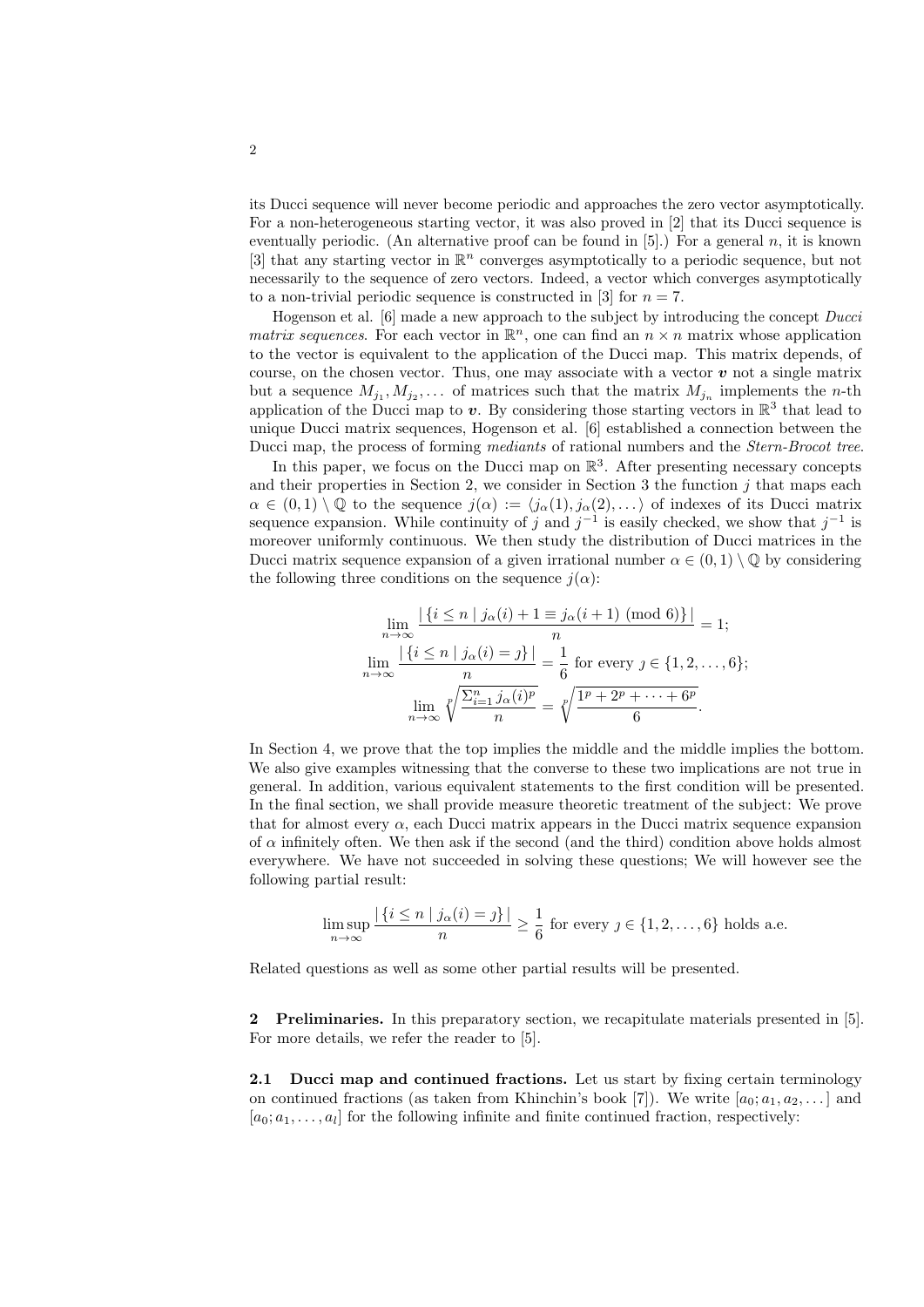$$
a_0 + \cfrac{1}{a_1 + \cfrac{1}{a_2 + \ddots}}
$$
 and  $a_0 + \cfrac{1}{a_1 + \cfrac{1}{\ddots + \cfrac{1}{a_l}}}$ 

We assume that  $a_0$  is an integer and  $a_1, a_2, \ldots$  are positive integers. We call  $a_0, a_1, \ldots$ the elements of a continued fraction. For an infinite continued fraction  $\alpha = [a_0; a_1, a_2, \dots]$ , we call  $s_k := [a_0; a_1, \ldots, a_k]$  and  $r_k := [a_k; a_{k+1}, \ldots]$  a segment and a remainder of  $\alpha$ , respectively. Obviously, remainders satisfy the relation  $r_k = r_{k+1}^{-1} + a_k$ . For finite continued fractions, segments and remainders are defined analogously.

Another important concept in the theory of continued fractions is that of convergent. For a given  $\alpha = [a_0; a_1, a_2, \ldots]$ , we write  $p_k/q_k$  for the k-th order convergent, i.e.  $p_k$  and  $q_k$  are non-negative relatively prime integers such that  $p_k/q_k = s_k$ . It is customary to set  $p_{-1} := 1$ and  $q_{-1} := 0$ . A folklore theorem gives us the rule for the formation of the convergents: For any  $k \ge 1$ , it holds that  $p_k = a_k p_{k-1} + p_{k-2}$  and  $q_k = a_k q_{k-1} + q_{k-2}$ .

It is well-known that continued fraction can be used as an apparatus for representing real numbers (A proof of the next theorem can be found in, e.g. [7, Theorem 14]):

Theorem 1. Assume that the last element of any finite continued fraction is greater than 1. Then, to every real number  $\alpha$ , there corresponds a unique continued fraction with value equal to  $\alpha$ . This fraction is finite if  $\alpha$  is rational, and is infinite if  $\alpha$  is irrational.  $\Box$ 

Using continued fraction expansion, one can completely describe the orbit of  $(0, \alpha, 1)$ under the Ducci map D for irrational  $\alpha > 0$  as follows. Observe that  $\alpha > 0$  implies that the first element  $a_0$  of  $\alpha$ 's continued fraction expansion is non-negative.

**Theorem 2** ([5]). Let  $\alpha = [a_0; a_1, a_2, \ldots] > 0$ . For a given positive integer  $n \geq 1$ , let  $k = k(n)$  be the least integer satisfying the relation  $n \leq \sum_{i=0}^{k} a_i$ . Then

$$
D^{n}(0, \alpha, 1) = \frac{\alpha}{r_0 \cdots r_k} \tau_{n,k} \cdot \begin{pmatrix} 1 \\ r_{k+1}^{-1} + \sum_{i=0}^{k} a_i - n \\ r_{k+1}^{-1} + \sum_{i=0}^{k} a_i - n + 1 \end{pmatrix}^{\mathrm{T}},
$$

where  $\tau_{n,k} \in \mathfrak{S}_3$  is a permutation that depends only on n if  $k = 0$ , and n and a segment  $s_{k-1}$  if  $k > 0$ .  $\Box$ 

(We put  $\tau \cdot \mathbf{v} := (v_{\tau(1)}, v_{\tau(2)}, v_{\tau(3)})$  for a permutation  $\tau \in \mathfrak{S}_3$  and a vector  $\mathbf{v} =$  $(v_1, v_2, v_3) \in \mathbb{R}^3$ .) It is not hard to check the validity of this theorem also for finite continued fractions. More precisely, for a finite continued fraction  $\alpha = [a_0; a_1, \ldots, a_l]$ , the formula is correct for  $n = 1, 2, ..., \sum_{i=0}^{l-1} a_i$ . For n with  $\sum_{i=0}^{l-1} a_i < n \leq \sum_{i=0}^{l} a_i$ , we obtain a correct formula by deleting all the occurrences of the term  $r_{l+1}^{-1}$  in the entries of the vector. Specifically, we have  $D^n(0, \alpha, 1) = (\alpha/r_0 \cdots r_l) \tau_{n,l} \cdot (1, \Sigma_{i=0}^l a_i - n, \Sigma_{i=0}^l a_i - n + 1)$  in this case.

For convenience, let us introduce one more concept here:

**Definition 1.** We say that a real vector  $v \in \mathbb{R}^3$  is of

- type 1 if it is of the form  $v_1\langle c; x; n \rangle := c(1, x + n, x + n + 1)$  for some  $c > 0, 0 < x < 1$ and a natural number  $n \geq 1$ ;
- type 2 if it is of the form  $v_2\langle c; x; n \rangle := c(x+n, 1, x+n+1)$  for some  $c > 0, 0 < x < 1$ and a natural number  $n \geq 1$ ;

.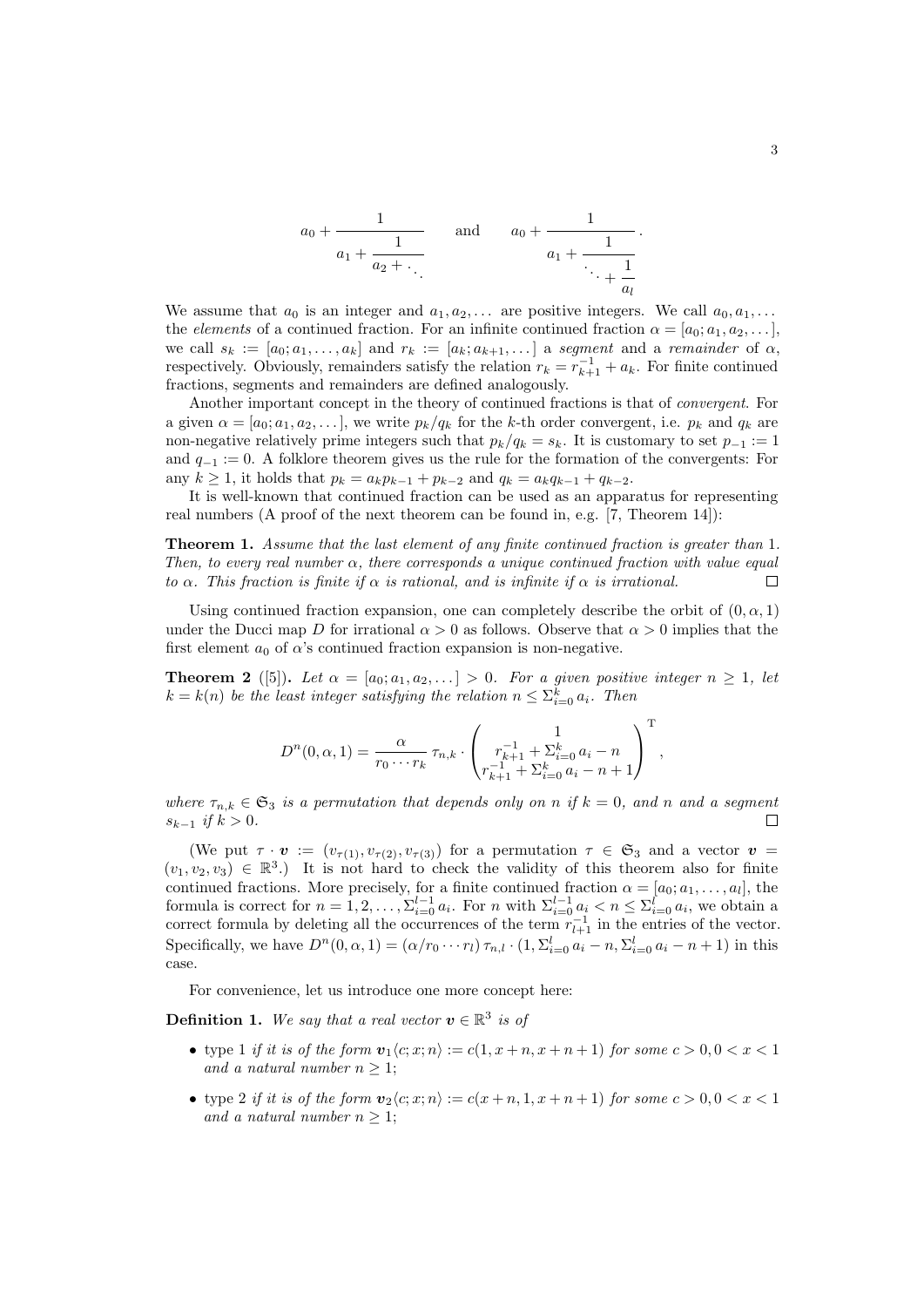- type 3 if it is of the form  $v_3\langle c; x; n\rangle := c(x+n, x+n+1, 1)$  for some  $c > 0, 0 < x < 1$ and a natural number  $n \geq 1$ ;
- type 4 if it is of the form  $v_4\langle c; x; n \rangle := c(1, x + n + 1, x + n)$  for some  $c > 0, 0 < x < 1$ and a natural number  $n \geq 1$ ;
- type 5 if it is of the form  $v_5\langle c; x; n \rangle := c(x+n+1, 1, x+n)$  for some  $c > 0, 0 < x < 1$ and a natural number  $n \geq 1$ ;
- type 6 if it is of the form  $\mathbf{v}_6\langle c; x; n\rangle := c(x+n+1, x+n, 1)$  for some  $c > 0, 0 < x < 1$ and a natural number  $n > 1$ .

In any of these cases, we call *n* the *integer part* of the vector  $\mathbf{v}_i \langle c; x; n \rangle$ .

Let an irrational number  $\alpha$  be given. Observe that its reminders  $r_i$  satisfy  $0 < r_i^{-1} < 1$ , and that we have

$$
\frac{\alpha}{r_0 \cdots r_k} \tau_{n,k} \cdot \begin{pmatrix} 1 \\ r_{k+1}^{-1} \\ r_{k+1}^{-1} + 1 \end{pmatrix}^{\mathrm{T}} = \frac{\alpha}{r_0 \cdots r_k r_{k+1}} \tau_{n,k} \cdot \begin{pmatrix} r_{k+2}^{-1} + a_{k+1} \\ 1 \\ r_{k+2}^{-1} + a_{k+1} + 1 \end{pmatrix}^{\mathrm{T}}
$$

with  $a_{k+1} \geq 1$ . It is then not hard to see from Theorem 2 that for every  $n \geq 1$ , the vector  $D^n(0, \alpha, 1)$  is of some type.

An easy computation shows the following

**Proposition 1** ([5]). Let  $\alpha = [a_0; a_1, a_2, \ldots] > 0$  be irrational. Then for any positive real number  $c > 0$  and a natural number  $n > 1$ , it holds that  $D(\mathbf{v}_i \langle c; r_k^{-1}; n \rangle) = \mathbf{v}_{i+1} \langle c; r_k^{-1}; n-1 \rangle$ for every  $k \geq 0$  and  $i = 1, 2, \ldots, 6$ , where any subscript greater than 6 is to be understood by modulo 6.

If the integer part of  $v_i$  is 1, then we have the following:

- $D(\boldsymbol{v}_1\langle c; r_k^{-1};1\rangle) = \boldsymbol{v}_1\langle c/r_k; r_{k+1}^{-1}; a_k\rangle$  holds for every  $c > 0$ ;
- $D(\boldsymbol{v}_2\langle c; r_k^{-1};1\rangle) = \boldsymbol{v}_4\langle c/r_k; r_{k+1}^{-1}; a_k\rangle$  holds for every  $c > 0$ ;
- $D(\boldsymbol{v}_3\langle c; r_k^{-1};1\rangle) = \boldsymbol{v}_3\langle c/r_k; r_{k+1}^{-1}; a_k\rangle$  holds for every  $c > 0$ ;
- $D(\boldsymbol{v}_4\langle c; r_k^{-1};1\rangle) = \boldsymbol{v}_6\langle c/r_k; r_{k+1}^{-1}; a_k\rangle$  holds for every  $c > 0$ ;
- $D(\boldsymbol{v}_5\langle c; r_k^{-1};1\rangle) = \boldsymbol{v}_5\langle c/r_k; r_{k+1}^{-1}; a_k\rangle$  holds for every  $c > 0$ ;
- $D(\boldsymbol{v}_6\langle c; r_k^{-1};1\rangle) = \boldsymbol{v}_2\langle c/r_k; r_{k+1}^{-1}; a_k\rangle$  holds for every  $c > 0$ .  $\Box$

Therefore, an application of the Ducci map D to a vector of the form  $v_i \langle c; r_k^{-1} ; n \rangle$  with  $n \geq 1$  yields the increment of the type by 1 (modulo 6) if and only if the integer part n is greater than 1. This property will play a key role later on.

The above proposition will bring the reader clearer understanding of the computation of the permutation  $\tau_{n,k(n)}$ .

## 2.2 Ducci matrix sequence.

**Definition 2.** The regions  $\mathcal{R}_1, \ldots, \mathcal{R}_6 \subset \mathbb{R}^3$  are defined as follows:

- $\mathcal{R}_1 := \{ (x_1, x_2, x_3) \in \mathbb{R}^3 \mid x_1 \le x_2 \le x_3 \};$
- $\mathcal{R}_2 := \{ (x_1, x_2, x_3) \in \mathbb{R}^3 \mid x_2 \le x_1 \le x_3 \};$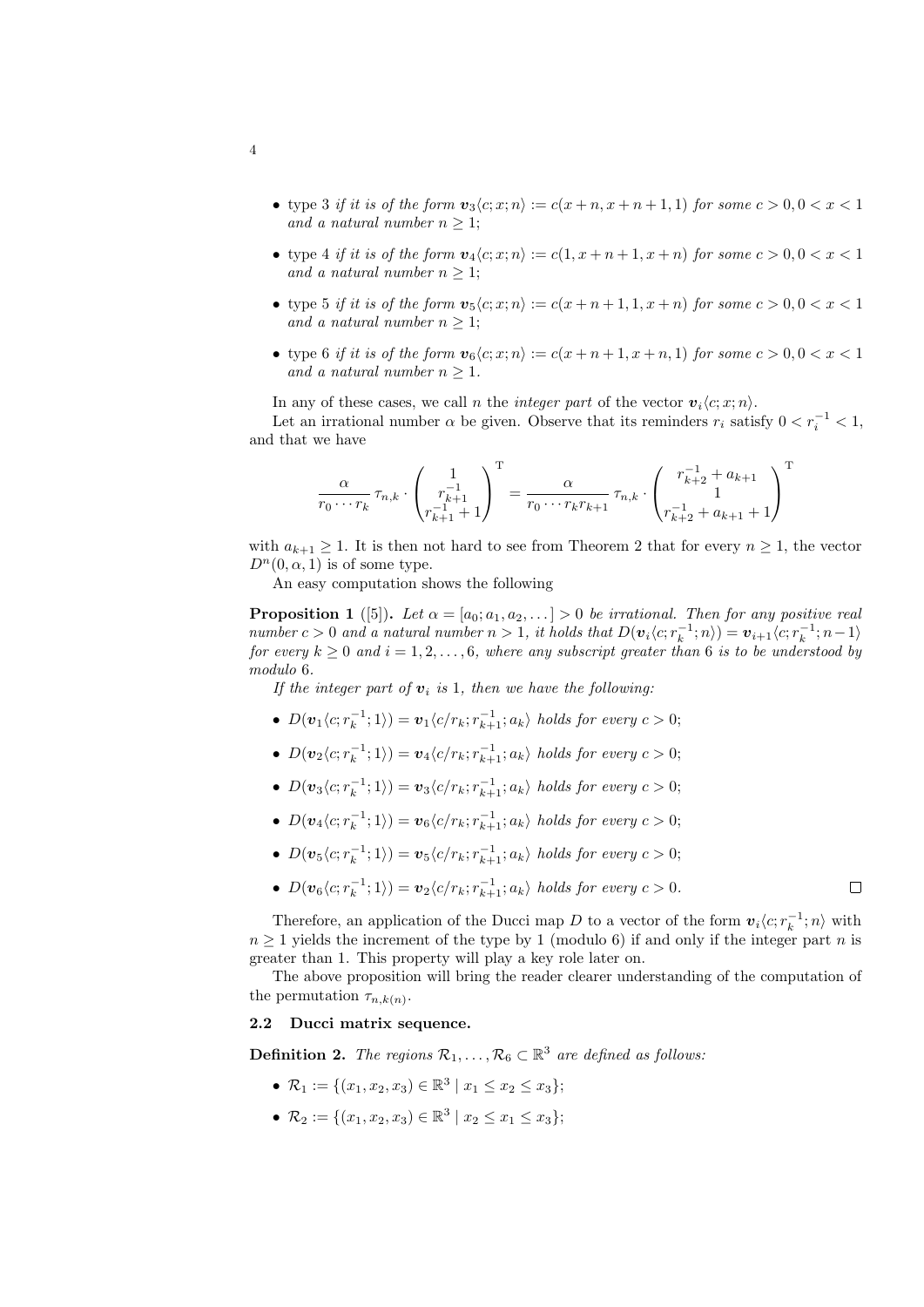- $\mathcal{R}_3 := \{ (x_1, x_2, x_3) \in \mathbb{R}^3 \mid x_3 \le x_1 \le x_2 \};$
- $\mathcal{R}_4 := \{ (x_1, x_2, x_3) \in \mathbb{R}^3 \mid x_1 \le x_3 \le x_2 \};$
- $\mathcal{R}_5 := \{ (x_1, x_2, x_3) \in \mathbb{R}^3 \mid x_2 \le x_3 \le x_1 \};$
- $\mathcal{R}_6 := \{ (x_1, x_2, x_3) \in \mathbb{R}^3 \mid x_3 \le x_2 \le x_1 \}.$

We say that a matrix M implements the action of the Ducci map D on  $v \in \mathbb{R}^3$  if  $D\mathbf{v} = \mathbf{v}M$  holds. Matrices  $M_1, \ldots, M_6$  are defined so that  $M_i$  implements the application of the Ducci map to any vector in the region  $\mathcal{R}_i$  uniformly, i.e.  $Dv = vM_i$  holds for every  $v \in \mathcal{R}_i$ . For instance,

$$
M_1 = \begin{pmatrix} -1 & 0 & -1 \\ 1 & -1 & 0 \\ 0 & 1 & 1 \end{pmatrix}, \qquad M_2 = \begin{pmatrix} 1 & 0 & -1 \\ -1 & -1 & 0 \\ 0 & 1 & 1 \end{pmatrix}, \qquad M_3 = \begin{pmatrix} -1 & 0 & 1 \\ 1 & 1 & 0 \\ 0 & -1 & -1 \end{pmatrix}.
$$

Observe that two distinct regions can overlap each other. For example,  $\mathcal{R}_1 \cap \mathcal{R}_2 =$  $\{(x_1, x_2, x_3) \mid x_1 = x_2 \le x_3\} \ne \emptyset$ . Consequently, either  $M_1$  or  $M_2$  serves as an implementation of an application of the Ducci map to any vector  $v \in \mathcal{R}_1 \cap \mathcal{R}_2$ . It is also easy to observe that if all entries of a vector  $\boldsymbol{v}$  are pairwise distinct, then  $\boldsymbol{v}$  belongs to a unique region, and hence has only one implementation.

It would be interesting to consider a sequence of implementations of applications of the Ducci map to a given starting vector. To make this precise, let us introduce one more piece of terminology.

**Definition 3** ([6]). For a given vector  $v \in \mathbb{R}^3$ , a Ducci matrix sequence associated with v is a sequence  $M_{j_1}, M_{j_2}, \ldots$  of matrices with  $j_1, j_2, \ldots \in \{1, 2, \ldots, 6\}$  such that  $D^n v =$  $vM_{j_1}\cdots M_{j_n}$  holds for all  $n\geq 1$ .

For a real number  $\alpha \in \mathbb{R}$ , we define a Ducci matrix sequence associated with  $\alpha$  to be a Ducci matrix sequence associated with the vector  $(0, \alpha, 1)$ .

One may naturally ask which  $\alpha$  have a unique Ducci matrix sequence. This question has been answered in [6] as follows (A different proof can be found in [5].):

**Theorem 3** ([6]).  $\alpha$  is irrational if and only if there is only one Ducci matrix sequence associated with  $\alpha$ .  $\Box$ 

Thus, for a given  $\alpha$ , we call the unique Ducci matrix sequence associated with it the Ducci matrix sequence expansion of  $\alpha$ .

3 Uniform continuity. At the end of the last section, we mentioned the result that  $\alpha$  is irrational if and only if there is only one Ducci matrix sequence associated with  $\alpha$ . This gives us a function j that sends an irrational number  $\alpha \in (0,1)$  to the sequence  $j(\alpha) = \langle j_\alpha(1), j_\alpha(2), \dots \rangle \in \{1, 2, \dots, 6\}^\omega$  of indexes of the Ducci matrix sequence expansion  $M_{j_{\alpha}(1)}, M_{j_{\alpha}(2)}, \ldots$  of  $\alpha$ . In this section, we shall study (uniform) continuity of j and its inverse  $j^{-1}$ .

Before proceeding any further, it will be useful to summarize the relationship among relevant concepts defined so far:

**Proposition 2.** For irrational  $\alpha > 0$  and  $n \geq 1$ , we have the following relations:

$$
D^{n}(0, \alpha, 1) \text{ is of type } t \Longleftrightarrow D^{n}(0, \alpha, 1) \in \mathcal{R}_{t} \Longleftrightarrow j_{\alpha}(n+1) = t.
$$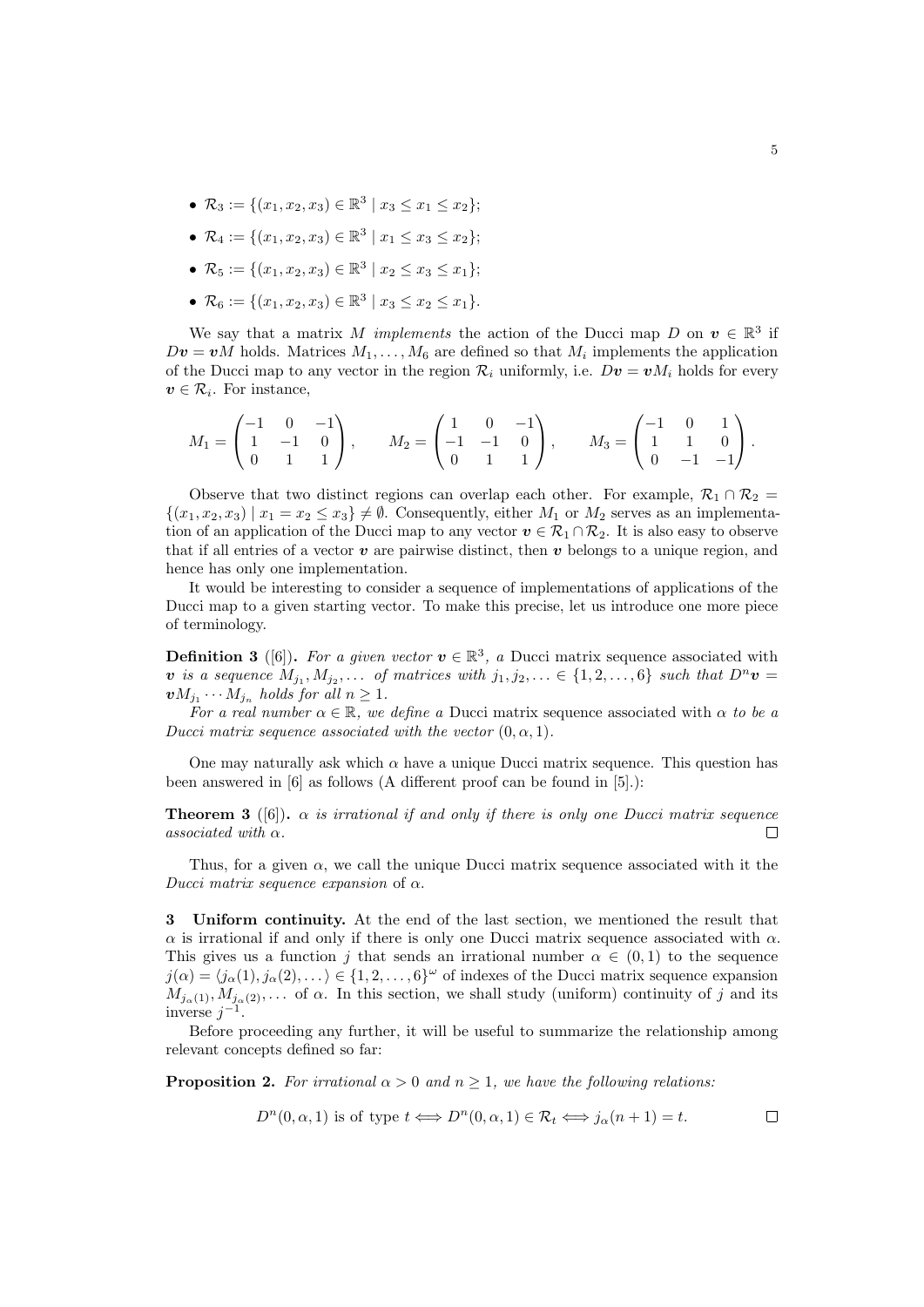**Remark 1.** Actually, the second equivalence in the above proposition holds for  $n = 0$ . We have formulated the above proposition in this way because the type of vector  $D^0(0, \alpha, 1)$  is undefined.

The uniqueness of the continued fraction expansion (Theorem 1) and Theorem 2 entail the injectivity of j. Thus, considered as a function from  $(0, 1) \setminus \mathbb{Q}$  to  $j((0, 1) \setminus \mathbb{Q})$ , j is bijective.

In order to see that  $j$  is continuous, the following result plays a key role:

**Theorem 4** ([5]). Let two distinct positive irrational numbers  $\alpha, \alpha' > 0$  be given, and consider their infinite continued fraction expansions:  $[a_0; a_1, a_2, \ldots]$  and  $[a'_0; a'_1, a'_2, \ldots]$ . If we have  $a_l < a'_l$  for  $l = \min\{l \mid a_l \neq a'_l\}$ , then the length of the maximal common initial segment of Ducci matrix sequence expansions of  $\alpha$  and  $\alpha'$  is  $\Sigma_{i=0}^l a_i$ .  $\Box$ 

For a given irrational  $\alpha \in (0,1)$ , take an irrational  $\alpha'$  sufficiently close to  $\alpha$  so that the first  $n$  elements of their continued fraction expansions coincide. Then, by virtue of this theorem, the sequences  $j(\alpha)$  and  $j(\alpha')$  are identical up to the first  $\min\{\sum_{i=0}^{n} a_i, \sum_{i=0}^{n} a'_i\} \ge n$ segments. Given the definition of the standard metric on  $\{1, 2, \ldots, 6\}^{\omega}$ , i.e. the distance of two sequences is set to be  $2^{-m}$ , where m is the first place at which the sequences differ, it is easily observed that continuity of j follows from this argument.

Uniform continuity however does not hold for  $j$ , as witnessed by the example below:

**Example 1.** Take a positive irrational number  $\varepsilon < 1/6$  and consider two irrational numbers  $1/2 - \varepsilon$  and  $1/2 + \varepsilon$ . The first element of the continued fraction expansion of the former is 2, while the latter is 1. This means that, no matter how small  $\varepsilon$  is, and consequently no matter how close the numbers  $1/2 - \varepsilon$  and  $1/2 + \varepsilon$  are, the second coordinates of  $i(1/2 - \varepsilon)$ and  $j(1/2 + \varepsilon)$  are different.

When it comes to the inverse  $j^{-1}$ :  $j((0,1) \setminus \mathbb{Q}) \to (0,1) \setminus \mathbb{Q}$ , not only continuity but also uniform continuity holds. Let us prove this assertion.

**Theorem 5.**  $j^{-1}$  :  $j((0,1) \setminus \mathbb{Q}) \rightarrow (0,1) \setminus \mathbb{Q}$  is uniformly continuous.

*Proof.* Let  $\varepsilon > 0$  be given. Since  $j((0,1) \setminus \mathbb{Q})$  is considered as a subspace of  $\{1, 2, ..., 6\}^{\omega}$ , in view of the definition of the standard metric on  $\{1, 2, \ldots, 6\}^{\omega}$ , it suffices to show that there exists an n such that  $|\alpha - \alpha'| < \varepsilon$  holds for any  $\alpha, \alpha' \in (0, 1) \setminus \mathbb{Q}$  whenever  $j(\alpha) =$  $\langle j_{\alpha}(1), j_{\alpha}(2), \ldots \rangle$  and  $j(\alpha') = \langle j_{\alpha'}(1), j_{\alpha'}(2), \ldots \rangle$  agree up to first n elements.

We claim that any natural number n greater than  $1/\varepsilon$  has the desired property. To see this, take  $\alpha, \alpha' \in (0, 1) \setminus \mathbb{Q}$  so that the initial segments of  $j(\alpha)$  and  $j(\alpha')$  are identical up to *n*. Let  $k = k(n)$  and  $k' = k'(n)$  be as in the statement of Theorem 2, i.e.  $k \ge 1$  (resp.  $k' \geq 1$ ) is the least integer satisfying that  $n \leq \sum_{i=0}^{k} a_i$  (resp.  $n \leq \sum_{i=0}^{k} a'_i$ ). It is not difficult to see from Theorem 4 that k and k' are equal and that we have  $a_0 = a'_0, \ldots, a_{k-1} = a'_{k-1}$ .

Now let  $p_l/q_l$  and  $p'_l/q'_l$  denote the k-th order convergent of  $\alpha$  and  $\alpha'$ , respectively:  $p_l/q_l = s_l$  and  $p'_l/q'_l = s'_l$ . It is known [7, pp. 8] that  $\alpha$  and  $\alpha'$  can be expressed in terms of their convergents and remainders as follows:

$$
\alpha = \frac{p_{l-1}r_l + p_{l-2}}{q_{l-1}r_l + q_{l-2}} \quad \text{and} \quad \alpha' = \frac{p'_{l-1}r'_l + p'_{l-2}}{q'_{l-1}r'_l + q'_{l-2}} \quad \text{for every } l \ge 1.
$$

Note that  $a_0 = a'_0, \ldots, a_{k-1} = a'_{k-1}$  imply  $p_l = p'_l$  and  $q_l = q'_l$  for  $l \leq k$ . Therefore, by writing  $f(x) = (p_{k-1}x + p_{k-2})/(q_{k-1}x + q_{k-2})$ , we have  $\alpha = f(r_k)$  and  $\alpha' = f(r'_k)$ .

Since  $q_{k-1} \geq 1$  and  $q_{k-2} \geq 0$ , the function  $f(x)$  is monotone on  $(0, \infty)$ . As we have  $r_k \geq \lfloor r_k \rfloor = a_k \geq n - \sum_{i=0}^{k-1} a_i > 0$  and similarly  $r'_k \geq n - \sum_{i=0}^{k-1} a_i > 0$ , this monotonicity of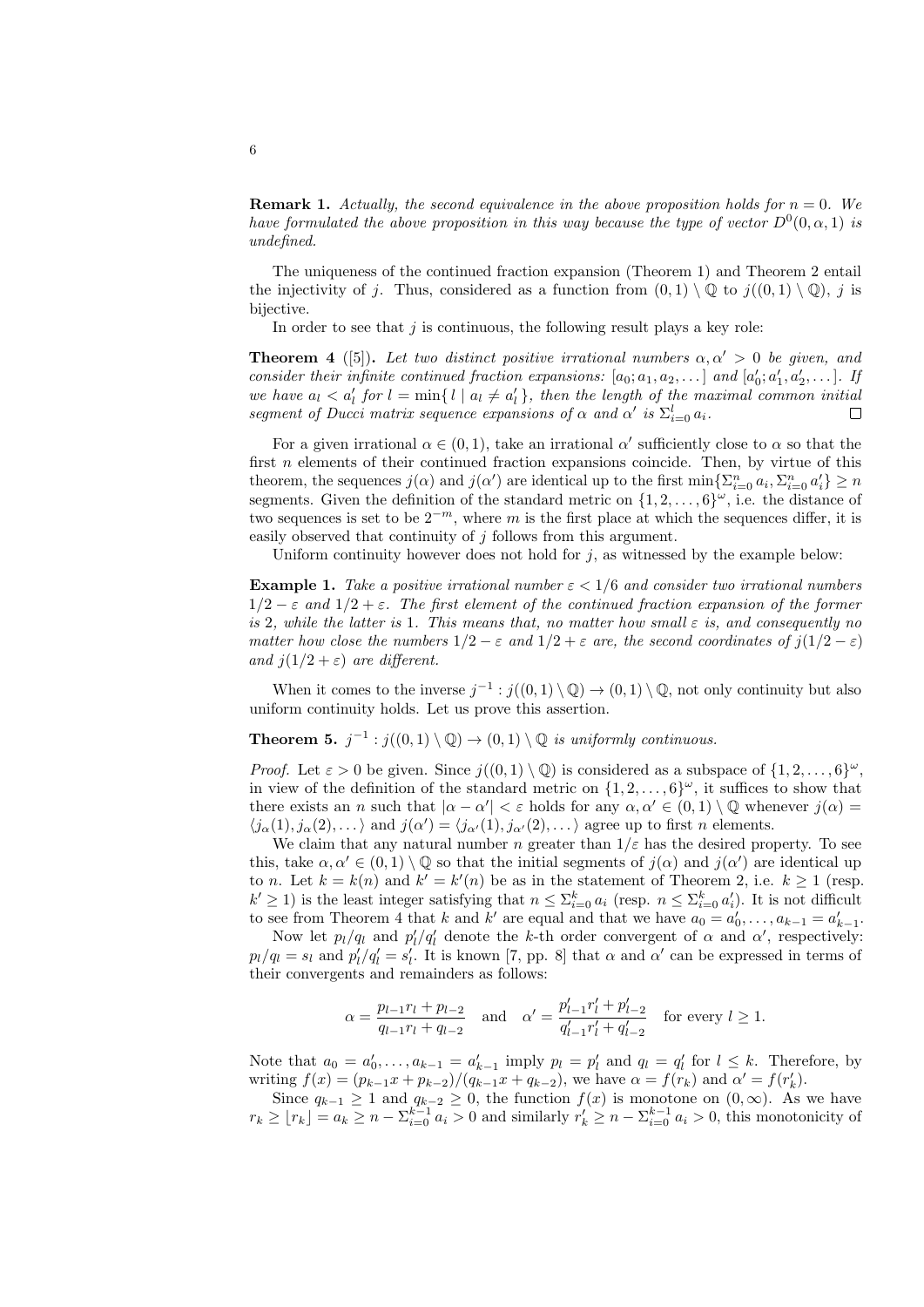$\overline{\phantom{a}}$  $\overline{\phantom{a}}$  $\overline{\phantom{a}}$  $\overline{\phantom{a}}$  $\overline{\phantom{a}}$ 

 $f(x)$  proves that  $\alpha = f(r_k)$  and  $\alpha' = f(r'_k)$  lie between  $f(n - \sum_{i=0}^{k-1} a_i)$  and  $\lim_{x\to\infty} f(x) =$  $p_{k-1}/q_{k-1}$ . Hence it holds that

$$
|\alpha - \alpha'| \leq \left| f(n - \sum_{i=0}^{k-1} a_i) - \lim_{x \to \infty} f(x) \right|
$$
  
= 
$$
\left| \frac{p_{k-1}(n - \sum_{i=0}^{k-1} a_i) + p_{k-2}}{q_{k-1}(n - \sum_{i=0}^{k-1} a_i) + q_{k-2}} - \frac{p_{k-1}}{q_{k-1}} \right|
$$
  
= 
$$
\frac{|p_{k-2}q_{k-1} - p_{k-1}q_{k-2}|}{q_{k-1}\{q_{k-1}(n - \sum_{i=0}^{k-1} a_i) + q_{k-2}\}}
$$
  
= 
$$
\frac{1}{q_{k-1}\{q_{k-1}(n - \sum_{i=0}^{k-1} a_i) + q_{k-2}\}}.
$$

(The well-known identity  $p_{k-2}q_{k-1} - p_{k-1}q_{k-2} = (-1)^{k-1}$  was used in the last step.)

Since *n* is greater than  $1/\varepsilon$ , if  $k = 1$ , then  $q_0 = 1$  and  $q_{-1} = 0$  proves that  $|\alpha - \alpha'| \leq$  $1/n < \varepsilon$ . In order to deal with the case that  $k \geq 2$ , we need the following lemma, which is easily proved via induction.

Lemma 1.  $q_{k-1} \ge \sum_{i=0}^{k-1} a_i$ .

Using this lemma, we resume the evaluation of the difference  $|\alpha - \alpha'|$ :

$$
|\alpha - \alpha'| \leq \frac{1}{q_{k-1}\{q_{k-1}(n-\sum_{i=0}^{k-1} a_i) + q_{k-2}\}}
$$
  
\n
$$
\leq \frac{1}{\sum_{i=0}^{k-1} a_i \{\sum_{i=0}^{k-1} a_i(n-\sum_{i=0}^{k-1} a_i) + q_{k-2}\}}
$$
  
\n
$$
\leq \frac{1}{\sum_{i=0}^{k-1} a_i(n-\sum_{i=0}^{k-1} a_i) + 1}
$$
  
\n
$$
\leq \frac{1}{n} < \varepsilon.
$$

This makes the proof of the theorem complete.

Remark 2. If the domain of a continuous function is compact, then uniform continuity follows automatically from continuity. This time, however, we had to prove the above theorem directly because the domain  $j((0,1)\setminus\mathbb{Q})\subset\{1,2,\ldots,6\}^\omega$  of the continuous function  $j^{-1}$  is not compact. Indeed, there is a Cauchy sequence  $\{j([0;n,1,1,1,\ldots])\}_{n\geq 1}$  in  $j((0,1)\setminus\mathbb{Q})$  with its limit  $\langle 1 \rangle \hat{} \langle 1, 2, \ldots, 6 \rangle^{\omega} \in \{1, 2, \ldots, 6\}^{\omega}$  outside  $j((0, 1) \setminus \mathbb{Q})$ . (Here and in what follows, we use the symbol  $\cap$  for the concatenation of two sequences:  $\langle x_1, x_2, \ldots, x_n \rangle \hat{ } \langle y_1, y_2, \ldots \rangle :=$  $\langle x_1, x_2, \ldots, x_n, y_1, y_2, \ldots \rangle$ .)

4 Distribution of Ducci matrices. For a given irrational number  $\alpha \in (0,1) \setminus \mathbb{Q}$ , we are interested in the distribution of indexes in the sequence  $j(\alpha) = \langle j_{\alpha}(1), j_{\alpha}(2), \ldots \rangle$ . In this section, we consider several statements regarding the distribution of Ducci matrices in a given sequence  $i(\alpha)$  and examine their relationships. Note that, since we shall deal with irrational numbers only from  $(0, 1) \setminus \mathbb{Q}$ , we always have  $a_0 = 0$  from now on. Also, the index i of the sequence  $\{j_\alpha(i)\}_i$  starts from 1. For notational convenience, we thus make the following convention: Throughout this and the next section, any index and subscript start from 1 unless otherwise stated.

To begin with, let us prove the following

 $\Box$ 

 $\Box$ 

7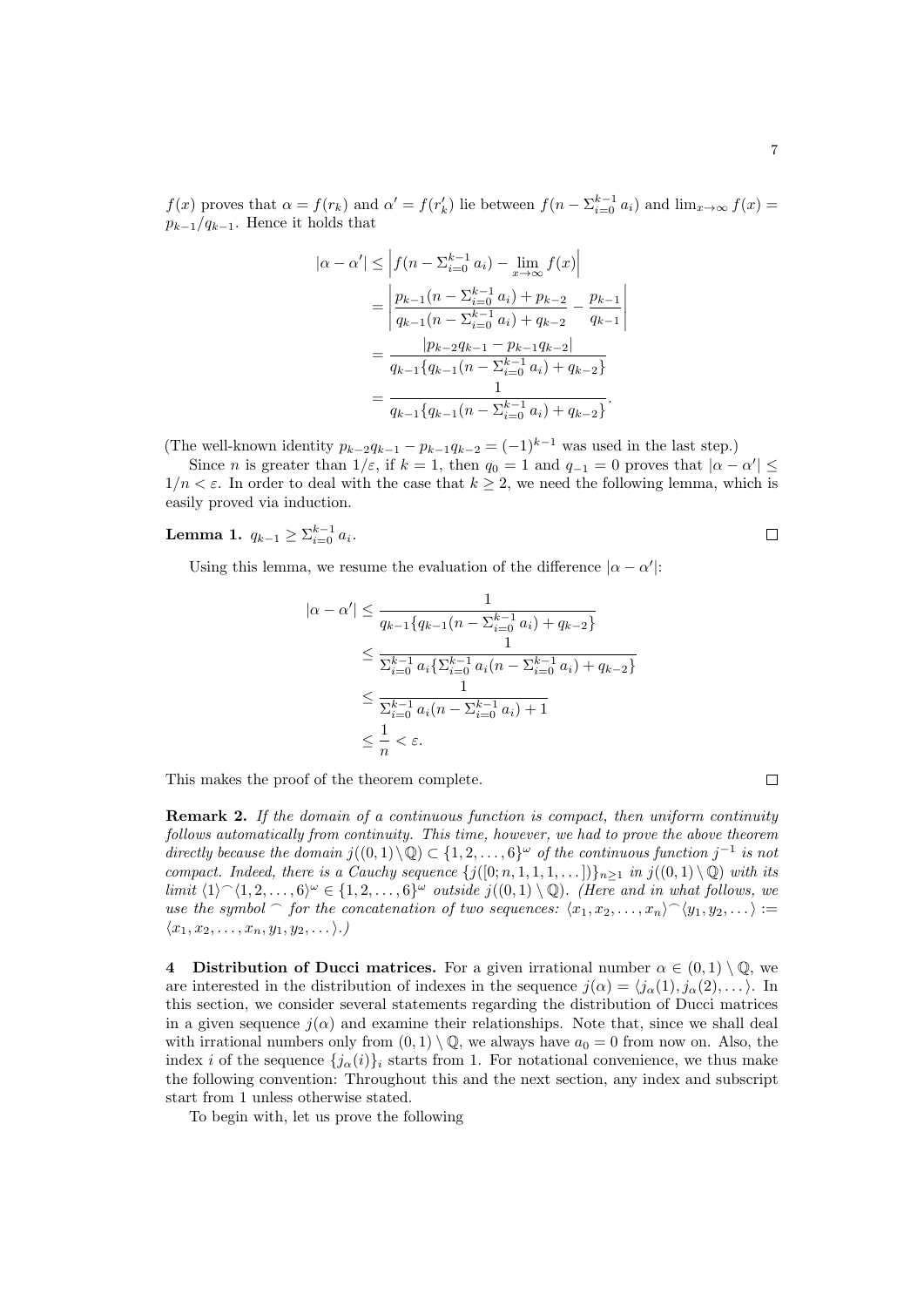**Lemma 2.** For any  $\alpha \in (0,1) \setminus \mathbb{Q}$  and  $l \geq 1$ , we have

$$
|\{i \le n \mid j_{\alpha}(i) + l \equiv j_{\alpha}(i+1) + l - 1 \equiv \dots \equiv j_{\alpha}(i+l) \pmod{6}\}|
$$
  

$$
\ge n - l \cdot |\{m \in \mathbb{Z}_{>0} \mid \Sigma_{s=1}^{m} a_s \le n\}| - \frac{l(l-1)}{2}.
$$

Equality holds if  $l = 1$ .

*Proof.* It is not hard to check that for any  $i \geq 2$ , we have

$$
j_{\alpha}(i) + 1 \not\equiv j_{\alpha}(i+1) \pmod{6} \stackrel{(1)}{\iff} i \text{ is of the form } \Sigma_{s=1}^{m} a_s \text{ for some } m \ge 1
$$

$$
\stackrel{(2)}{\iff} \text{The integer part of } D^{i-1}(0, \alpha, 1) \text{ is } 1.
$$

(Actually, Equivalence (1) holds for  $i = 1$ ; We wrote  $i \geq 2$  above because the integer part of  $D^n(0, \alpha, 1)$  for  $n = 0$  is undefined. See Remark 1.)

The assertion for  $l = 1$  follows at once from Equivalence (1), which holds for any  $i \geq 1$ . In order to deal with a general  $l > 1$ , let us put

$$
\begin{aligned}\n\hat{I}_p^n &:= \{ i \le n \mid j_\alpha(i) + l \equiv j_\alpha(i+1) + l - 1 \equiv \cdots \\
& \equiv j_\alpha(i+p-1) + l - p + 1 \not\equiv j_\alpha(i+p) + l - p \pmod{6} \} \text{ and } \\
I_p^n &:= \{ i \le n \mid \text{The integer part of } D^i(0, \alpha, 1) \text{ is } p \}\n\end{aligned}
$$

for  $1 \leq p \leq l$ .

 $\overline{\phantom{a}}$ 

If  $p = 1$ , then (1) implies that  $|\hat{I}_1^n| = |\{m \in \mathbb{Z}_{>0} \mid \sum_{s=1}^m a_s \leq n\}|.$ 

If  $p > 1$ , then (1), (2) and Proposition 1 tell us that  $\hat{I}_p^n = I_{p-1}^n$ . Now we evaluate the size  $|I_{p-1}^n|$  of  $I_{p-1}^n$ . If  $p > 2$ , then  $i \in I_{p-1}^n$  implies  $i+1 \in I_{p-2}^n$  for any  $i < n$ . Note however that the converse is in general not true. (For example, it can happen that an  $i \in I_1^n$  satisfies  $i+1 \in I_{p-2}^n$ .) Therefore, we have  $|I_{p-1}^n| \leq |I_{p-2}^n| + 1$ . Applying this inequality repeatedly, we obtain  $|I_{p-1}^n| \leq |I_1^n| + p - 2$  for any  $p > 1$ . Using (2), we thus see that

> $|\hat{I}_p^n| = |I_{p-1}^n|$  $\leq$   $|\{i \leq n \mid i+1 \text{ is of the form } \sum_{s=1}^{m} a_s \text{ for some } m \geq 1\}| + p - 2$  $\leq$   $|\{i \leq n \mid i \text{ is of the form } \sum_{s=1}^{m} a_s \text{ for some } m \geq 1\}| + p - 1$  $= |\{m \in \mathbb{Z}_{>0} \mid \sum_{s=1}^{m} a_s \leq n\}| + p - 1,$

for any  $p > 1$ .

Putting these arguments together, we get

$$
\begin{aligned} & \left| \left\{ i \le n \mid j_{\alpha}(i) + l \equiv j_{\alpha}(i+1) + l - 1 \equiv \dots \equiv j_{\alpha}(i+l) \pmod{6} \right\} \right| \\ &= n - \sum_{p=1}^{l} \left| \hat{I}_{p}^{n} \right| \\ &\ge n - \left| \left\{ m \in \mathbb{Z}_{>0} \mid \sum_{s=1}^{m} a_{s} \le n \right\} \right| - \sum_{p=2}^{l} \left( \left| \left\{ m \in \mathbb{Z}_{>0} \mid \sum_{s=1}^{m} a_{s} \le n \right\} \right| + p - 1 \right) \\ &= n - l \cdot \left| \left\{ m \in \mathbb{Z}_{>0} \mid \sum_{s=1}^{m} a_{s} \le n \right\} \right| - \frac{l(l-1)}{2}, \end{aligned}
$$

as desired.

We are interested in the relation  $j_{\alpha}(i) + 1 \equiv j_{\alpha}(i+1) \pmod{6}$ , especially in the frequency that this happens in a given sequence  $j(\alpha)$ . In some situations, this relation between  $j_{\alpha}(i)$ and  $j_{\alpha}(i+1)$  can be equivalently expressed using only elements  $a_i$  of  $\alpha$ . Specifically, we have

| ۰ |  |  |
|---|--|--|
|   |  |  |
|   |  |  |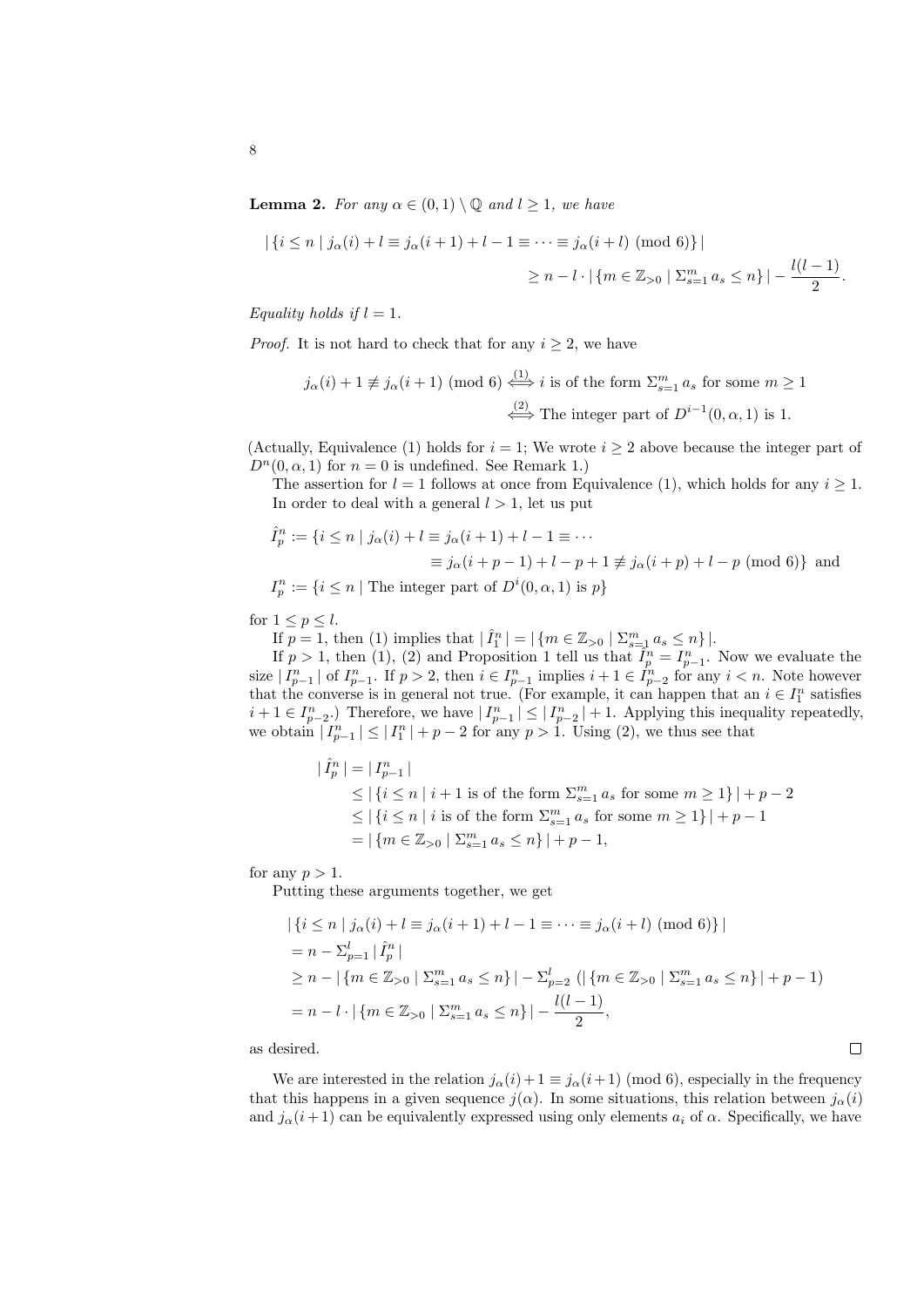**Theorem 6.** For any  $\alpha \in (0,1) \setminus \mathbb{Q}$ , the following are equivalent:

1. 
$$
\lim_{n \to \infty} \frac{|\{i \le n \mid j_{\alpha}(i) + 1 \equiv j_{\alpha}(i+1) \pmod{6}\}|}{n} = 1;
$$
  
2. 
$$
\lim_{n \to \infty} \frac{|\{m \in \mathbb{Z}_{>0} \mid \Sigma_{s=1}^m a_s \le n\}|}{n} = 0;
$$
  
3. 
$$
\frac{\Sigma_{i=1}^n a_i}{n} \text{ diverges.}
$$

*Proof.*  $1 \Leftrightarrow 2$ : This follows easily from Lemma 2 (for the case  $l = 1$ ). 2 ⇒ 3: Let us temporarily put  $A(n) := |\{m \in \mathbb{Z}_{>0} \mid \sum_{s=1}^{m} a_s \leq n\}|$ . It is then clear that  $n = A(\sum_{i=1}^n a_i)$ . Since  $\sum_{i=1}^n a_i \to \infty$  as  $n \to \infty$ , 2 implies  $A(\sum_{i=1}^n a_i)/\sum_{i=1}^n a_i$  converges to 0. Hence  $\sum_{i=1}^n a_i/n = \sum_{i=1}^n a_i/A(\sum_{i=1}^n a_i)$  diverges.

 $3 \Rightarrow 2$ : From the definition of  $A(n)$ , it follows that  $\sum_{s=1}^{A(n)} a_s \leq n$ . Hence we have  $0 \leq$  $A(n)/n \leq A(n)/\sum_{s=1}^{A(n)} a_s$ . Since  $A(n)$  diverges as  $n \to \infty$ , 3 implies  $A(n)/\sum_{s=1}^{A(n)} a_s$  converges to 0. Therefore  $A(n)/n$  also converges to 0.

Corollary 1. No  $\alpha \in (0,1)\setminus\mathbb{Q}$  with bounded elements satisfies  $\lim_{n\to\infty} |\{i\leq n \mid j_\alpha(i)+1\equiv$  $j_{\alpha}(i+1) \pmod{6}$  |  $/n = 1$ .

*Proof.* Let M be such that  $a_i \leq M$  holds for all  $i \in \mathbb{Z}_{>0}$ . This implies that  $\sum_{i=1}^n a_i/n \leq M$ , in particular,  $\sum_{i=1}^{n} a_i/n$  is not divergent. Theorem 6 now proves our assertion.

Corollary 2. The set of all  $\alpha$  satisfying  $\lim_{n\to\infty} |\{i \leq n \mid j_\alpha(i)+1 \equiv j_\alpha(i+1) \pmod{6}\}|/n =$ 1 is dense.

*Proof.* The set of all  $\alpha$  with  $\sum_{i=1}^{n} a_i/n$  divergent is dense. The assertion again follows from Theorem 6.  $\Box$ 

Our condition above concerns the relationship between only two indexes. Here, the following question arises naturally: does it give rise to any difference if we require more than two indexes, say  $j_{\alpha}(i), j_{\alpha}(i+1), \ldots, j_{\alpha}(i+l)$  with  $l > 1$ , to be consecutive by modulo 6? The next theorem answers this question negatively.

**Theorem 7.** For any  $\alpha \in (0,1) \setminus \mathbb{Q}$  and  $l \geq 1$ , we have

$$
\lim_{n \to \infty} \frac{|\{i \le n \mid j_\alpha(i) + 1 \equiv j_\alpha(i+1) \pmod{6}\}|}{n} = 1 \Longleftrightarrow
$$

$$
\lim_{n \to \infty} \frac{|\{i \le n \mid j_\alpha(i) + l \equiv j_\alpha(i+1) + l - 1 \equiv \dots \equiv j_\alpha(i+l) \pmod{6}\}|}{n} = 1.
$$

Proof. Evidently, the first condition follows from the second. So let us prove the other direction:

Assume that the first condition is true for a given  $\alpha$ . From Theorem 6, it then follows that  $\sum_{i=1}^m a_i/m$  is divergent. For a given  $\varepsilon > 0$ , let  $M \in \mathbb{Z}_{>0}$  be such that every  $M' \geq M$ satisfies  $\sum_{i=1}^{M'} a_i/M' > 2l/\varepsilon$ . Take an  $n \ge \max\{\sum_{i=1}^{M} a_i, l(l-1)/\varepsilon\}$ . Then, since we have  $|\{m \in \mathbb{Z}_{>0} \mid \sum_{i=1}^{m} a_i \leq n\}| \geq M$ , it holds that

$$
\frac{n}{|\{m\in\mathbb{Z}_{>0}\mid \Sigma_{i=1}^m\,a_i\leq n\}|}\geq \frac{\Sigma_{i=1}^{|\{m\in\mathbb{Z}_{>0}\mid \Sigma_{i=1}^m\,a_i\leq n\}\,|\,a_i}{|\,\{m\in\mathbb{Z}_{>0}\mid \Sigma_{i=1}^m\,a_i\leq n\}\,|}>\frac{2l}{\varepsilon}.
$$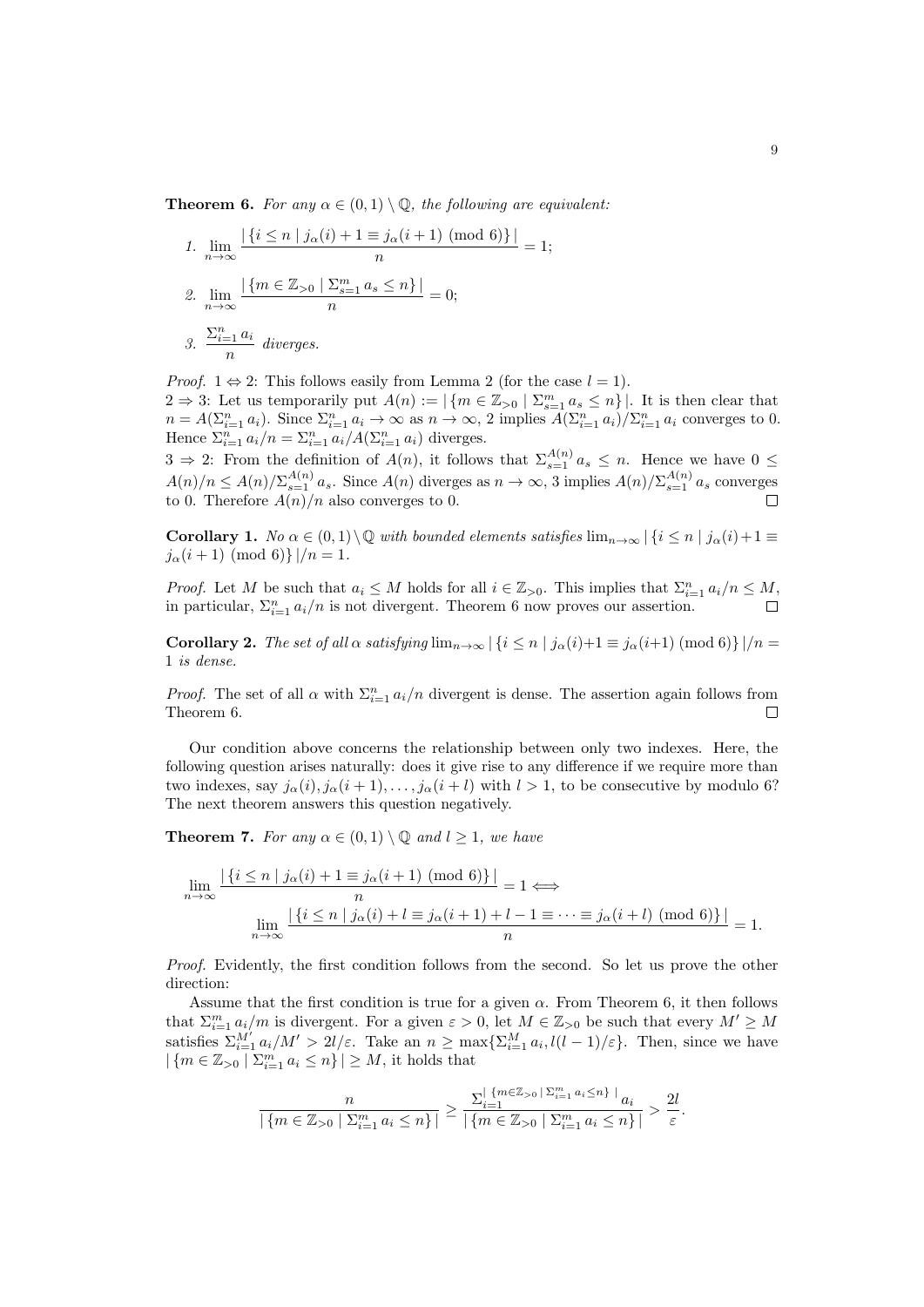Using Lemma 2, we thus obtain

$$
1 \ge \frac{|\{i \le n \mid j_{\alpha}(i) + l \equiv j_{\alpha}(i+1) + l - 1 \equiv \dots \equiv j_{\alpha}(i+l) \pmod{6}\}|}{n}
$$
  
\n
$$
\ge 1 - \frac{l \cdot |\{m \in \mathbb{Z}_{>0} \mid \Sigma_{i=1}^{m} a_i \le n\}|}{n} - \frac{l(l-1)}{2n}
$$
  
\n
$$
> 1 - \varepsilon.
$$

Since  $\varepsilon > 0$  can be chosen arbitrarily small, this completes the proof.

Now we turn to another condition on the distribution of indexes in the sequence  $j(\alpha)$  =  $\langle i_{\alpha}(1), i_{\alpha}(2), \ldots \rangle$ . If the sequence  $i(\alpha)$  is distributed uniformly, any  $j \in \{1, 2, \ldots, 6\}$  will occur with the same probability. As there are only six possible values of  $\jmath$ , the probability should then be 1/6. Hence the following statement is to be seen as a necessary condition for a sequence  $j(\alpha)$  to be uniformly distributed:

$$
\lim_{n \to \infty} \frac{|\{i \le n \mid j_{\alpha}(i) = j\}|}{n} = \frac{1}{6} \text{ holds for every } j \in \{1, 2, \dots, 6\}.
$$

The next theorem shows that this condition follows from our first condition.

**Theorem 8.** Let an  $\alpha \in (0,1) \setminus \mathbb{Q}$  be given. If  $\lim_{n\to\infty} |\{i \le n \mid j_\alpha(i) + 1 \equiv j_\alpha(i+1)\}|$ 1) (mod 6)}  $|n = 1$  holds, then  $\lim_{n\to\infty} |\{i \leq n \mid j_\alpha(i) = j\}|/n = 1/6$  holds for every  $j \in \{1, 2, \ldots, 6\}.$ 

*Proof.* In view of Theorem 6, it suffices to prove the consequent assuming that  $\sum_{i=1}^{n} a_i/n$  is divergent.

Fix  $a \, j \in \{1, 2, \ldots, 6\}$  and choose an  $\varepsilon > 0$  arbitrarily. Since  $\sum_{i=1}^{n} a_i/n$  diverges, there exists a positive integer  $K > 1$  such that  $\Sigma_{i=1}^l a_i/l > 3/\varepsilon$  holds for every  $l \geq K$ . For this K, we claim that the difference between  $|\{i \leq n \mid j_\alpha(i) = j\}|/n$  and  $1/6$  is less than  $\varepsilon$  whenever *n* is greater than  $\Sigma_{i=1}^K a_i$ . For this purpose, fix an  $n > \Sigma_{i=1}^K a_i$  and let  $k = k(n)$  be as in the statement of Theorem 2.

Using the sequence  $j_{\alpha}(1), j_{\alpha}(2), \ldots, j_{\alpha}(n)$ , we shall construct a new sequence w (of finite length) as follows: Consider two numbers  $j_{\alpha}(1+\sum_{i=1}^p a_i)$  and  $j_{\alpha}(\sum_{i=1}^p a_i)$  for  $p=1,\ldots,k-1$ , and iterate the next process from  $p = 1$  to  $p = k - 1$ . If  $j_{\alpha}(1 + \sum_{i=1}^{p} a_i) = j_{\alpha}(\sum_{i=1}^{p} a_i)$ , then remove  $j_{\alpha}(\sum_{i=1}^p a_i)$  from the initial sequence. If, on the other hand, we have  $j_{\alpha}(1+\sum_{i=1}^p a_i) \equiv$  $j_{\alpha}(\sum_{i=1}^{p} a_i) + 2 \pmod{6}$ , then insert the number  $j_{\alpha}(\sum_{i=1}^{p} a_i) + 1 \pmod{6}$  between these two. Call the resulting sequence  $w$ . It is then immediate from Propositions 1 and 2 that the new finite sequence w is eventually periodic:  $w = \langle 1, 1, 2, \ldots, 6, 1, 2, \ldots, 6, \ldots \rangle$ . (Periodic part starts from the second coordinate.)

Since we have removed or inserted  $k-1$  numbers, the length lh(w) of w is at most  $n+k-1$ and at least  $n - k + 1$ . Eventual periodicity of w implies that at most  $|(lh(w) - 1)/6| + 2$ and at least  $\vert(\mathrm{lh}(w) - 1)/6\vert$  coordinates of w are equal to *f*. It might be the case that all removed numbers are equal to  $\gamma$ ; it might be the case that all inserted numbers are equal to . Taking these worst case scenarios into account, one obtains the following estimate:

$$
\frac{\lfloor \frac{n-k}{6} \rfloor - (k-1)}{n} \le \frac{|\{i \le n \mid j_\alpha(i) = j\}|}{n} \le \frac{\lfloor \frac{n+k-2}{6} \rfloor + k + 1}{n}.
$$

As we have  $\sum_{i=1}^k a_i \geq n > \sum_{i=1}^K a_i$  for  $k = k(n)$ , it follows that  $k - 1 \geq K > 1$ . In view of the definition of  $K$ , we thus see that

$$
\frac{1}{n} < \frac{k-1}{n} < \frac{k-1}{\sum_{i=1}^{k-1} a_i} < \frac{\varepsilon}{3}.
$$

 $\Box$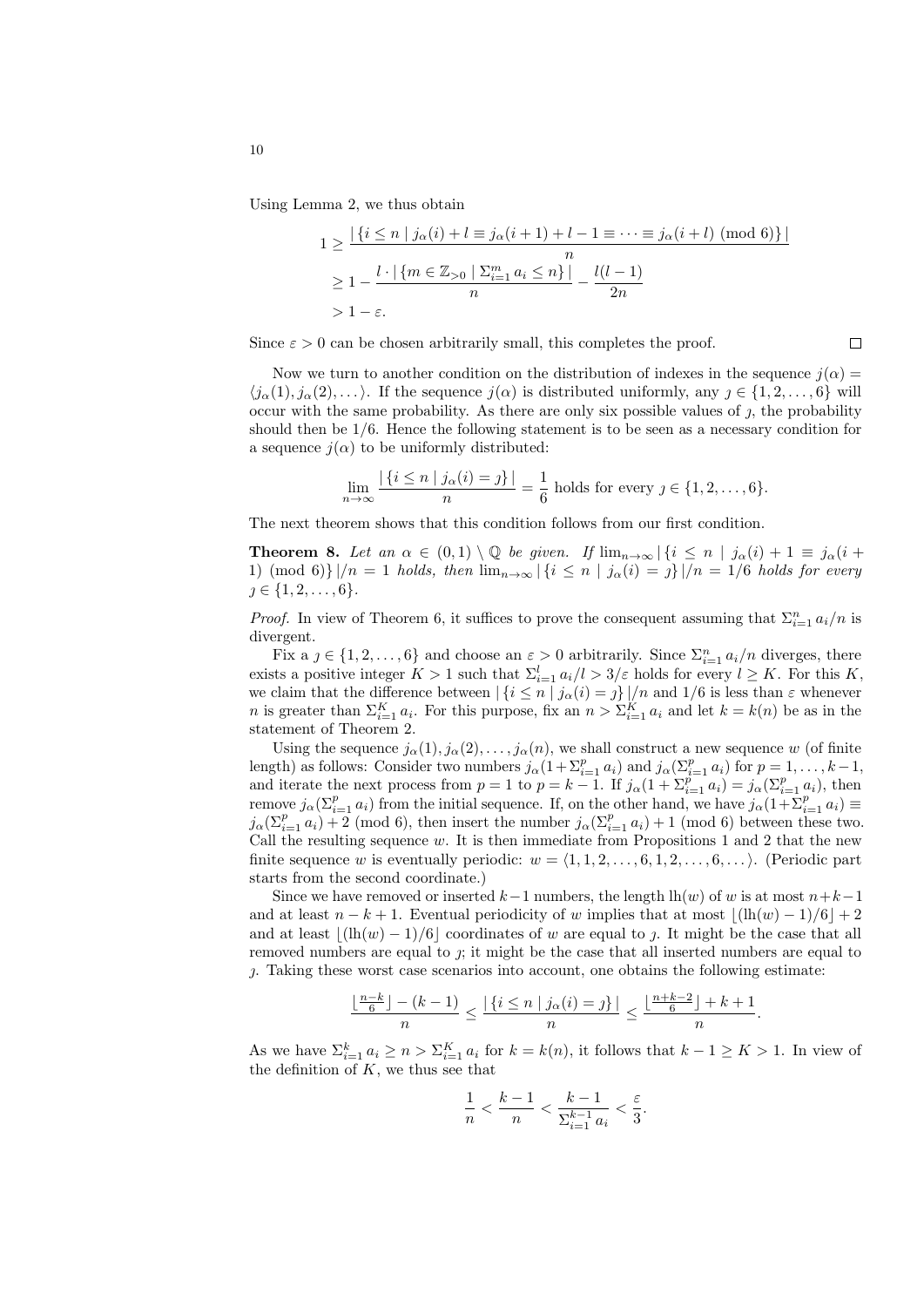Putting these arguments together, we compute the difference as follows:

$$
\left| \frac{|\{i \le n \mid j_\alpha(i) = j\}|}{n} - \frac{1}{6} \right| \le \frac{7k+4}{6n}
$$

$$
= \frac{7(k-1)}{6n} + \frac{11}{6n}
$$

$$
< \frac{7\varepsilon}{18} + \frac{11\varepsilon}{18} = \varepsilon.
$$

Since  $\varepsilon > 0$  and  $j \in \{1, 2, ..., 6\}$  were chosen arbitrarily, this proves that the limit exists and is equal to  $1/6$ , as desired.  $\Box$ 

We note that the converse to this theorem is not true. Here is a witness:

Example 2. Consider the following eventually periodic sequence of Ducci matrices:

$$
\langle M_1\rangle{}^\frown \langle M_1,M_2,M_3,M_4,M_5,M_6,M_1,M_1,M_2,M_3,M_4,M_5,M_6,M_2,M_3,M_4,M_5,M_6\rangle^{\omega}.
$$

It is not hard to check that this is the Ducci matrix sequence expansion of an irrational number  $\alpha := [0; 8, 6, 12, 6, 12, 6, 12, 6, \ldots] \in (0, 1) \setminus \mathbb{Q}$ .

Since the elements of  $\alpha$  is bounded by 12, it is clear that  $\sum_{i=1}^n a_i/n$  is not divergent, and accordingly, we do not have  $\lim_{n\to\infty} |\{i \leq n \mid j_\alpha(i) + 1 \equiv j_\alpha(i+1) \pmod{6}\}|/n = 1$ .

We need to check that this  $\alpha$  satisfies  $\lim_{n\to\infty} |\{i \leq n \mid j_\alpha(i) = j\}|/n = 1/6$  for every  $j \in \{1, 2, \ldots, 6\}$ . To see this, choose an  $\varepsilon > 0$  and a  $j \in \{1, 2, \ldots, 6\}$  arbitrarily and pick a natural number  $N > 4/\varepsilon$ . Take an arbitrary natural number  $n \geq N$  and express it as  $n = 1 + 18a + b$  with non-negative integers  $a > 0$  and  $0 \le b < 18$ . Note that in the Ducci matrix sequence expansion of  $\alpha$ , the number of occurrences of the Ducci matrix  $M_i$  from the  $18m + 2nd$  matrix to the  $18(m + 1) + 1st$  matrix is three for every  $m \geq 0$ . Therefore,

$$
\frac{|\left\{i\leq n \mid j_\alpha(i)=\jmath\right\}|}{n}\leq \frac{3a+4}{n}\leq \frac{1}{6}+\frac{4}{n}<\frac{1}{6}+\varepsilon
$$

and

$$
\frac{|\{i \le n \mid j_\alpha(i) = j\}|}{n} \ge \frac{3a}{n} = \frac{1}{6} - \frac{1+b}{6n} > \frac{1}{6} - \frac{4}{n} > \frac{1}{6} - \varepsilon.
$$

Since  $\varepsilon > 0$  was chosen arbitrarily, this proves that  $\lim_{n\to\infty} |\{i \le n \mid j_\alpha(i) = j\}|/n = 1/6$ . As we took  $\jmath$  also arbitrarily, this proves our claim.

In studying distribution, one natural attempt is to take the average. The uniformity of the distribution of indexes in the sequence  $\langle j_\alpha(1), j_\alpha(2), \ldots \rangle$  can also be captured using the notion of average. Specifically, we consider the following formula to be a plausible formulation of uniformity:  $\lim_{n\to\infty} \sqrt[p]{\sum_{i=1}^n j_\alpha(i)^p/n} = \sqrt[p]{(\sqrt{1^p + 2^p + \cdots + 6^p})/6}$ . Let us investigate the relationship of this condition to the preceding one.

**Proposition 3.** Let  $p \geq 1$  be a positive integer. For any  $\alpha \in (0,1) \setminus \mathbb{Q}$ , if  $\lim_{n \to \infty} |\{i \leq n\}|$  $j_{\alpha}(i) = j \}/n = 1/6$  holds for every  $j \in \{1, 2, ..., 6\}$ , then we have

$$
\lim_{n \to \infty} \sqrt[p]{\frac{\sum_{i=1}^n j_\alpha(i)^p}{n}} = \sqrt[p]{\frac{1^p + 2^p + \dots + 6^p}{6}}.
$$

*Proof.* Let  $\varepsilon > 0$  be given. Then there exists an  $N \in \mathbb{Z}_{>0}$  such that  $||\{i \leq n \mid j_{\alpha}(i)\}$  $j\}/n-1/6$  |  $\lt \varepsilon$  holds for every  $j$  and  $n \geq N$ . This means that

$$
\left(\frac{1}{6} - \varepsilon\right) n < |\{i \le n \mid j_\alpha(i) = j\}| < \left(\frac{1}{6} + \varepsilon\right) n
$$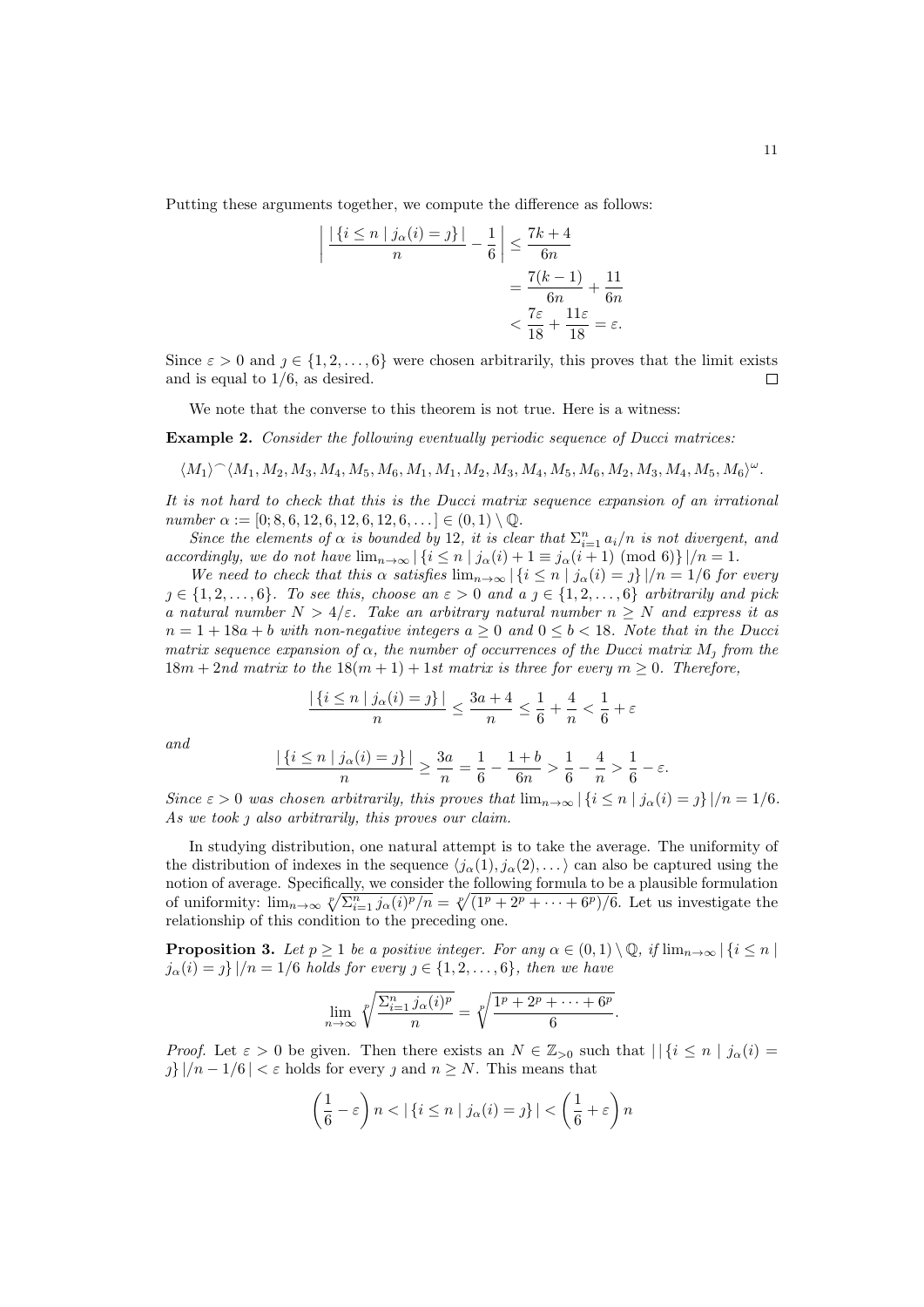holds for every j. By multiplying by  $j^p$  and taking the sum over all j, we get

$$
(1p+2p+\cdots+6p)\left(\frac{1}{6}-\varepsilon\right)n < \sum_j (j^p|\{i\leq n\mid j_\alpha(i)=j\}|) < (1p+2p+\cdots+6p)\left(\frac{1}{6}+\varepsilon\right)n.
$$

Since  $\Sigma_j (j^p | \{i \le n | j_\alpha(i) = j\}|)$  is simply  $\Sigma_{i=1}^n j_\alpha(i)^p$ , this easily entails the assertion.

The reader may wonder if the converse to the above implication is true. In order to answer this question, let us introduce the following example:

**Example 3.** For any given  $p \geq 1$ , we define an infinite sequence  $\mathbf{M}_p$  of Ducci matrices by putting  $\mathbf{M}_p := \langle M_1\rangle {}^\frown (\vec{M}_1 {}^\frown \vec{M}_2 {}^\frown \cdots {}^\frown \vec{M}_{5^p-1})^\omega$ , where a finite sequence  $\vec{M}_i$   $(1 \leq i \leq 5^p-1)$ is given by

$$
\vec{M}_i := \begin{cases}\n\langle M_1, M_1, M_2, M_4, M_5, M_6 \rangle & (i \le 3^p - 1) \\
\langle M_1, M_1, M_2, M_4, M_5, M_6 \rangle & (3^p - 1 < i \le 5^p - 3^p) \\
\langle M_1, M_2, M_4, M_5, M_6 \rangle & (5^p - 3^p < i \le 5^p - 1)\n\end{cases}
$$

With the help of Proposition 1, one can check that for each  $p \geq 1$ , the (eventually periodic) sequence  $\mathbf{M}_p$  is realized as the Ducci matrix sequence expansion of some  $\alpha_p \in (0,1) \setminus \mathbb{Q}$ . For example, we have

$$
\mathbf{M}_1 = \langle M_1 \rangle^{\frown} \langle M_1, M_1, M_2, M_4, M_5, M_5, M_6, M_1, M_1, M_2, M_4, M_5, M_5, M_6, M_1, M_2, M_4, M_5, M_6, M_1, M_2, M_4, M_5, M_6 \rangle^{\omega},
$$
  

$$
\alpha_1 = [0; 2, \underline{2}, \underline{2}, 3, 2, 2, 4, 5, 4, \underline{2}, 2, 3, 2, 2, 4, 5, 4, \underline{2}, 2, 3, 2, 2, 4, 5, 4, \dots].
$$

By construction,  $M_3$  does not appear in the Ducci matrix sequence expansion  $\mathbf{M}_p$  of  $\alpha_p$ . Therefore, we have  $\lim_{n\to\infty} |\{i \leq n \mid j_{\alpha_p}(i)=3\}|/n=0 \neq 1/6$ .

One can easily check that the number of occurrences of  $M_{2i}$   $(i = 1, 2, 3)$  in the finite sequence  $\vec{M}_1 \cdot \vec{M}_2 \cdot \cdot \cdot \cdot \vec{M}_{5^p-1}$  is  $5^p - 1$ . In this finite sequence,  $M_1$  appears  $2 \cdot 5^p - 3^p - 1$ times and  $M_5$  appears  $5^p + 3^p - 2$  times. By the definition of  $\mathbf{M}_p$ , it is thus clear that

$$
\Sigma_{i=6m(5^{p}-1)+2}^{6(m+1)(5^{p}-1)+1}j_{\alpha_{p}}(i)^{p} = (2 \cdot 5^{p} - 3^{p} - 1) \cdot 1^{p} + (5^{p} - 1) \cdot 2^{p} + (5^{p} - 1) \cdot 4^{p}
$$

$$
+ (5^{p} + 3^{p} - 2) \cdot 5^{p} + (5^{p} - 1) \cdot 6^{p}
$$

$$
= (5^{p} - 1) \cdot (1^{p} + 2^{p} + 3^{p} + 4^{p} + 5^{p} + 6^{p})
$$

$$
= \Sigma_{i=6m(5^{p}-1)+2}^{6(m+1)(5^{p}-1)+1}i^{p},
$$

for every  $m \in \mathbb{Z}_{\geq 0}$ . From this, it is not hard to conclude  $\lim_{n\to\infty} \sqrt[p]{\sum_{i=1}^n j_{\alpha_p}(i)^p/n} =$  $\sqrt[p]{(1^p + 2^p + \cdots + 6^p)/6}$  for this  $\alpha_p$ .

For any given positive integer q, the above argument also proves that

$$
\lim_{n \to \infty} \sqrt[4]{\frac{\sum_{i=1}^{n} j_{\alpha_p}(i)^q}{n}}
$$
\n
$$
= \sqrt[4]{\frac{(2 \cdot 5^p - 3^p - 1) \cdot 1^q + (5^p - 1) \cdot 2^q + (5^p - 1) \cdot 4^q + (5^p + 3^p - 2) \cdot 5^q + (5^p - 1) \cdot 6^q}{6(5^p - 1)}}
$$
\n
$$
= \sqrt[4]{\frac{(5^p - 1) \cdot (1^q + 2^q + 4^q + 5^q + 6^q) + 5^p - 3^p + 3^p \cdot 5^q - 5^q}{6(5^p - 1)}}.
$$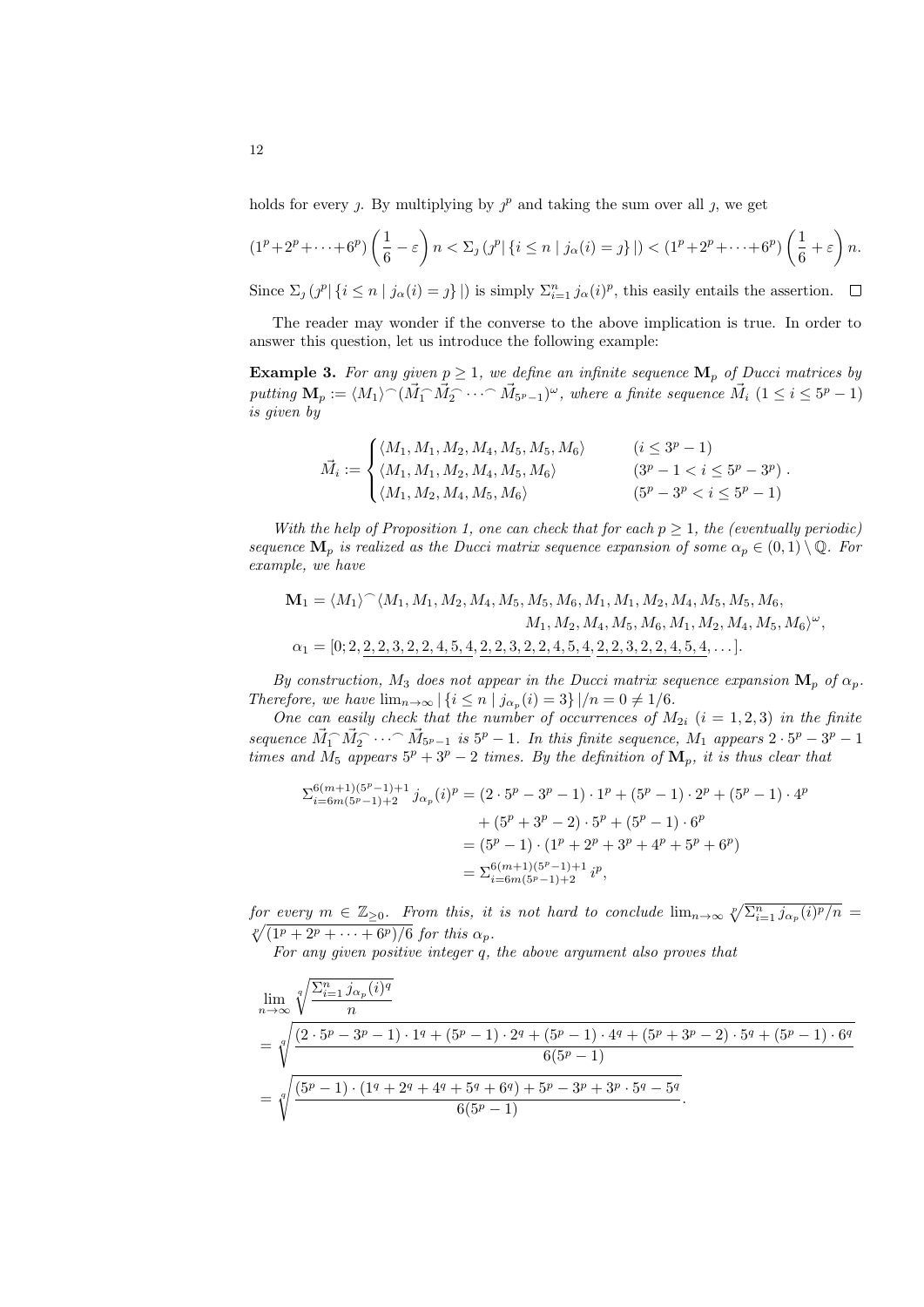In order for this value to be equal to

$$
\sqrt[q]{\frac{1^q + 2^q + \dots + 6^q}{6}} = \sqrt[q]{\frac{(5^p - 1) \cdot (1^q + 2^q + 3^q + 4^q + 5^q + 6^q)}{6(5^p - 1)}},
$$

 $q \geq 1$  has to satisfy  $5^p - 3^p + 3^p \cdot 5^q - 5^q = 5^p \cdot 3^q - 3^q$ . An elementary computation shows that this happens only when q is equal to p. Hence for any q different from p, we have  $\lim_{n\to\infty} \sqrt[q]{\sum_{i=1}^n j_{\alpha_p}(i)^q/n} \neq \sqrt[q]{(1^q + 2^q + \cdots + 6^q)/6}.$ 

From this example, we can conclude as follows:

**Theorem 9.** For every positive integer  $p \ge 1$ , the condition " $\lim_{n\to\infty} \sqrt[p]{\sum_{i=1}^n j_{\alpha}(i)^p/n}$  $\sqrt[p]{(1^p + 2^p + \cdots + 6^p)/6}$ " is weaker than " $\lim_{n\to\infty} |\{i \leq n \mid j_\alpha(i) = j\}|/n = 1/6$  for every  $\gamma$ ".

Moreover, the statements " $\lim_{n\to\infty} \sqrt[n]{\sum_{i=1}^n j_\alpha(i)^p/n} = \sqrt[p]{(\sqrt{1^p + 2^p + \cdots + 6^p})/6}$ " for  $p =$  $p_1$  and for  $p = p_2$  are independent from each other whenever  $p_1$  and  $p_2$  are distinct.  $\Box$ 

Before ending this section, let us present variants to the preceding results. As in the proof of Theorem 6, one can prove

**Theorem 10.** For any  $\alpha \in (0,1) \setminus \mathbb{Q}$ , the following are equivalent:

1. 
$$
\limsup_{n \to \infty} \frac{|\{i \le n \mid j_{\alpha}(i) + 1 \equiv j_{\alpha}(i+1) \pmod{6}\}|}{n} = 1;
$$
  
2. 
$$
\liminf_{n \to \infty} \frac{|\{m \in \mathbb{Z}_{>0} \mid \sum_{i=1}^{m} a_i \le n\}|}{n} = 0;
$$
  
3. 
$$
\frac{\sum_{i=1}^{n} a_i}{n}
$$
 is unbounded.

Also, one can show as in the proof of Theorem 8 that

**Theorem 11.** If  $\limsup_{n\to\infty} |\{i \leq n \mid j_\alpha(i) + 1 \equiv j_\alpha(i+1) \pmod{6}\}|/n = 1$  holds for a given  $\alpha \in (0,1) \setminus \mathbb{Q}$ , then this  $\alpha$  satisfies  $\limsup_{n\to\infty} |\{i \leq n \mid j_\alpha(i) = j\}|/n \geq 1/6$  for every  $j \in \{1, 2, \ldots, 6\}.$  $\Box$ 

Observe that Example 2 witnesses the failure of the converse to Theorem 8 but also to Theorem 11.

**5** Measure theory. Given an irrational number  $\alpha > 0$ , how often for a fixed index j, does the matrix  $M_j$  appear in its Ducci matrix sequence expansion  $M_{j_\alpha(1)}, M_{j_\alpha(2)}, \ldots$ ? We shall present several measure theoretic approaches around this problem. In this section, measure refers to the Lebesgue measure on R.

Our first result is the next

Theorem 12. The following set is of measure zero:

 $\{\alpha \in (0,1) \setminus \mathbb{Q} \mid \exists j (j_\alpha(n) = j \text{ holds for only finitely many } n)\}.$ 

Before proving this theorem, let us remind the reader of the following result (For a proof, see, e.g. [7, Theorem 29]):

**Theorem 13.** The set of all numbers in the interval  $(0, 1)$  with bounded elements is of measure zero. $\Box$ 

 $\Box$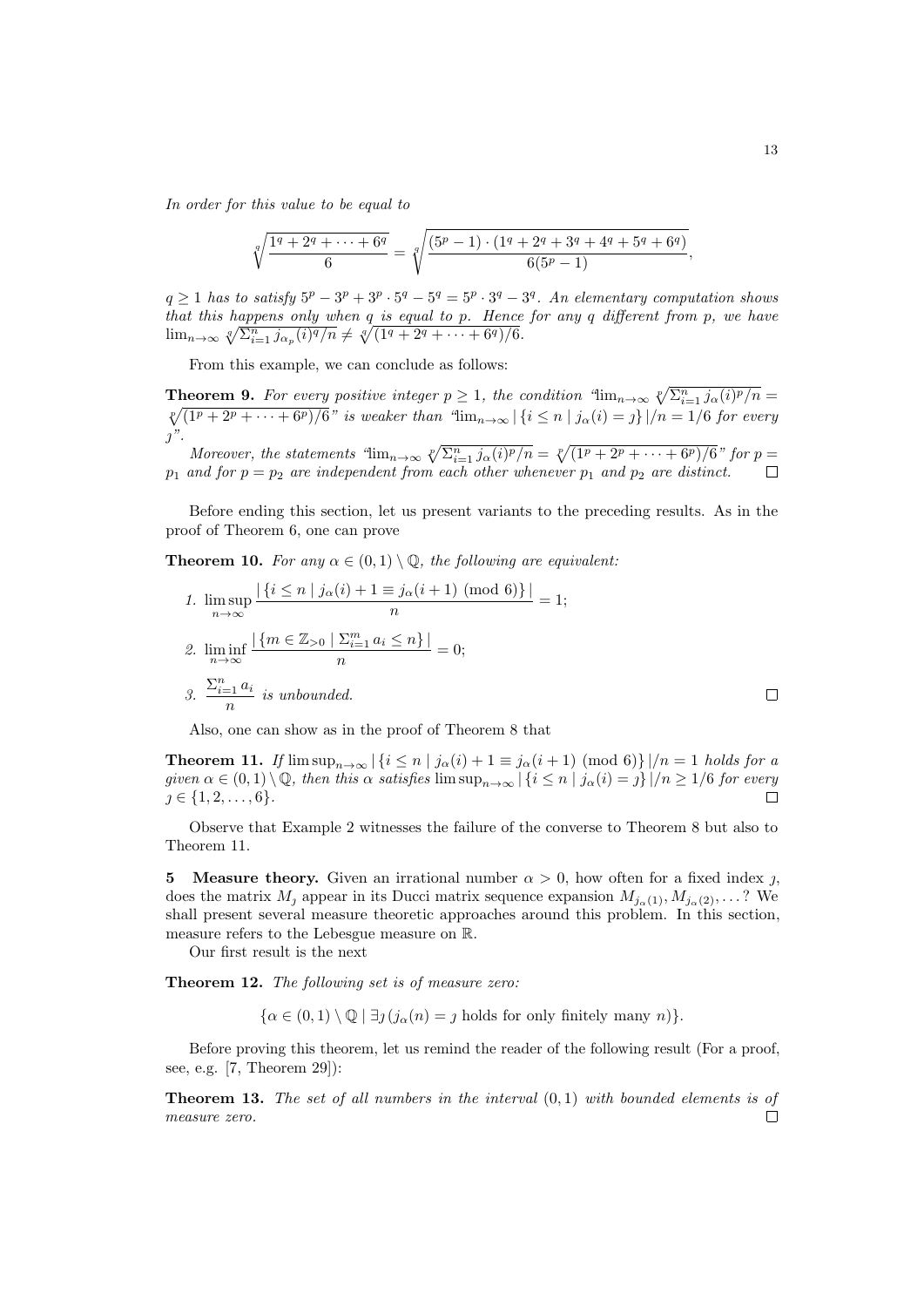Therefore, it is sufficient to prove that every element  $\alpha$  from the set that we are concerning has bounded elements.

Proof of Theorem 12. Let  $\alpha$  and  $\beta$  be such that only finitely many n satisfy  $j_{\alpha}(n) = \beta$ . Then there exists an N such that  $j_{\alpha}(n) \neq j$  holds for all  $n \geq \sum_{i=1}^{N} a_i$ . In particular, we have  $j_{\alpha}(1+\sum_{i=1}^N a_i) \neq j$ . Since the integer part of the vector  $D^{\sum_{i=1}^N a_i}(0,\alpha,1)$  is  $a_{N+1}$ , if  $a_{N+1} \geq 2$ , then Proposition 1 implies that the type of  $D^{1+\sum_{i=1}^{N} a_i}(0, \alpha, 1)$  is 1 plus the type of  $D^{\sum_{i=1}^{N} a_i}(0, \alpha, 1)$  modulo 6. In view of Proposition 2, this yields that  $j_\alpha(2 + \sum_{i=1}^{N} a_i) \equiv$  $j_{\alpha}(1+\sum_{i=1}^{N} a_i) + 1 \pmod{6}$ . Now, since the integer part of  $D^{1+\sum_{i=1}^{N} a_i}(0, \alpha, 1)$  is  $a_{N+1} - 1$ , if  $a_{N+1} - 1 \ge 2$ , the same reasoning proves  $j_{\alpha}(3 + \sum_{i=1}^{N} a_i) \equiv j_{\alpha}(2 + \sum_{i=1}^{N} a_i) + 1 \pmod{6}$ . Repeating in this manner, we see that, for  $m = 1, 2, \ldots, a_{N+1} - 1$ 

$$
j_{\alpha}(1 + m + \sum_{i=1}^{N} a_i) \equiv j_{\alpha}(1 + \sum_{i=1}^{N} a_i) + m \; (\text{mod } 6).
$$

These arguments, together with the assumption that  $j_{\alpha}(n) \neq j$  holds for all  $n \geq \sum_{i=1}^{N} a_i$ , proves that  $j_{\alpha}(1+\sum_{i=1}^{N} a_i) + m \not\equiv j \pmod{6}$  for  $0 \leq m \leq a_{N+1} - 1$ . This clearly entails that  $a_{N+1} < 6$ .

Continuing this way, we reach the conclusion that  $a_{N+l} < 6$  holds for all  $l \geq 1$ . As every element  $a_i$  satisfies  $a_i \leq \max\{a_0, a_1, \ldots, a_N, 6\}$ , this finishes the proof.  $\Box$ 

In the last section, we considered the condition " $\lim_{n\to\infty} |\{i \leq n \mid j_\alpha(i) = j\}|/n = 1/6$ for every  $j \in \{1, 2, \ldots, 6\}^n$ . One can of course study this condition from the viewpoint of measure theory:

**Question 1.** Does the following property hold for a.e.  $\alpha \in (0,1) \setminus \mathbb{Q}$ ?

$$
\lim_{n \to \infty} \frac{|\{i \le n \mid j_{\alpha}(i) = j\}|}{n} = \frac{1}{6}
$$
 for every  $j = 1, 2, ..., 6$ .

We do not know the answer to this question. Note however that Theorems 10 and 11, together with the fact that  $\Sigma_{i=1}^n a_i/n$  is unbounded almost everywhere [7, pp. 94], shows that

**Theorem 14.** Almost every  $\alpha \in (0,1) \setminus \mathbb{Q}$  has the following property:

$$
\limsup_{n \to \infty} \frac{|\{i \le n \mid j_\alpha(i) = j\}|}{n} \ge \frac{1}{6} \text{ for every } j \in \{1, 2, \dots, 6\}.
$$

Similarly, one will be able to conclude that  $\liminf_{n\to\infty}$   $|\{i \leq n \mid j_0(i) = j\}|/n \leq 1/6$  for every  $j \in \{1, 2, \ldots, 6\}.$ 

Here is another partial result:

**Theorem 15.** For almost every  $\alpha \in (0,1) \setminus \mathbb{Q}$ , the sequence  $|\{i \leq n \mid j_{\alpha}(i) = j\}|/n$  has  $1/6$ as an accumulation point for every  $j \in \{1, 2, \ldots, 6\}.$ 

Proof. The following theorem plays an important role in our proof:

**Theorem 16** ([7, Theorem 30]). Let  $\varphi(i)$  be an arbitrary positive function with natural argument n. If the series  $\sum_{i=1}^{\infty} 1/\varphi(i)$  diverges, then for almost every  $\alpha$ , infinitely many i satisfy the inequality  $a_i \geq \varphi(i)$ .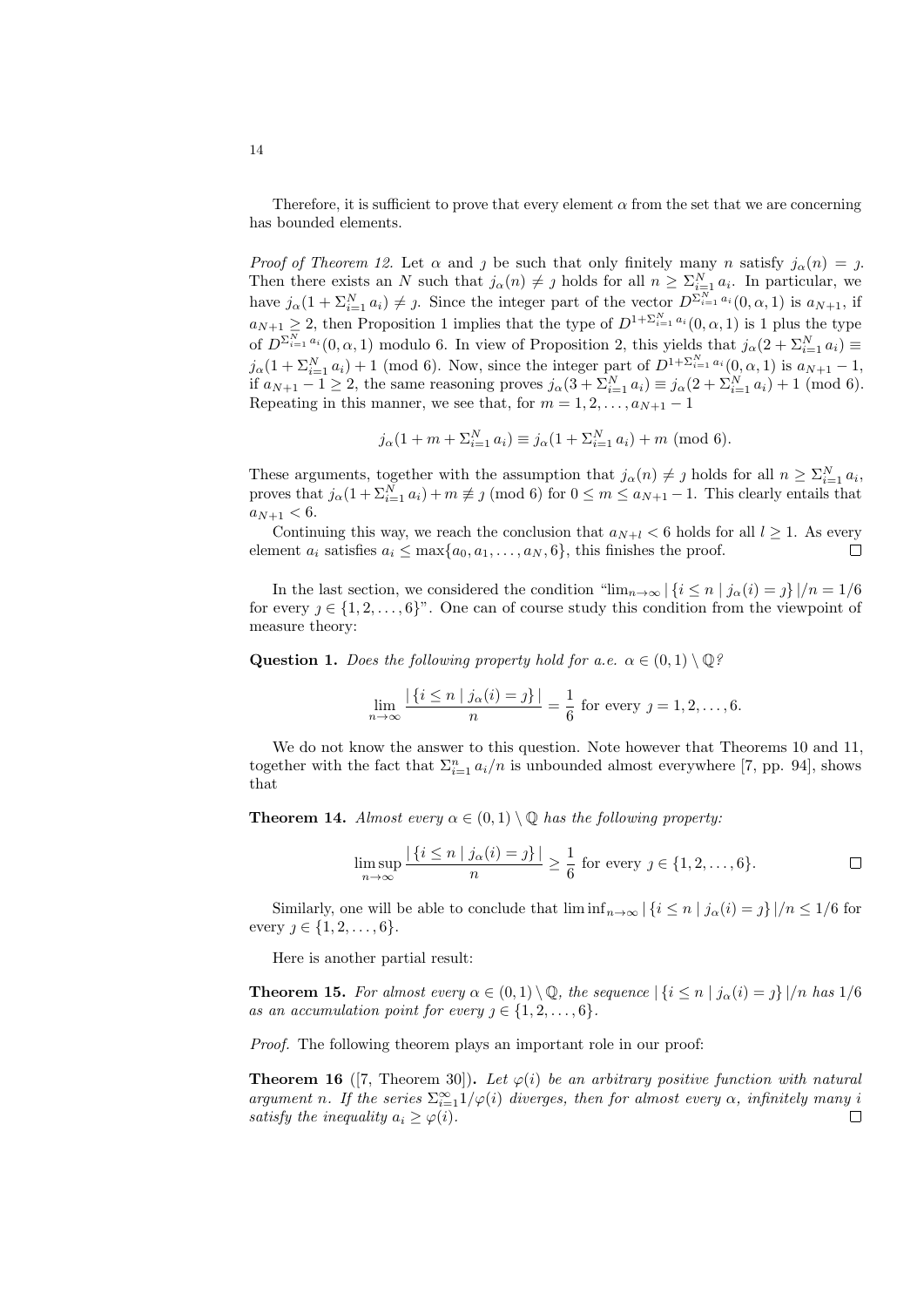Applying this theorem for  $\varphi(i) := Ki \ (K \in \mathbb{Z}_{>0})$  and taking the countable intersection for all positive integers K, one sees that almost every  $\alpha \in (0,1) \setminus \mathbb{Q}$  has the following property: For any positive real number x, infinitely many i satisfy the inequality  $a_i \geq x$ . We claim that 1/6 is an accumulation point of the sequence  $\left|\left\{i \leq n \mid j_\alpha(i) = j\right\}\right|/n$  for every  $j \in \{1, 2, \ldots, 6\}$  whenever  $\alpha \in (0, 1) \setminus \mathbb{Q}$  has the above property. To prove our claim, choose an  $\alpha$  having the above property and take  $j$  from  $\{1, 2, \ldots, 6\}$  arbitrarily.

Let  $\varepsilon > 0$  and  $N \in \mathbb{Z}_{>0}$  be given. What we have to show is that there exists an  $n' \geq N$  such that  $\left| \right| \{i \leq n' \mid j_\alpha(i) = j\} \right| / n' - 1/6 \left| \right| < \varepsilon$  holds. By the assumption on  $\alpha$ , there exists an  $n > \max\{N, 5/3\varepsilon\}$  satisfying the inequality  $a_n > 2n/\varepsilon$ . We claim that  $a_1 + \cdots + a_n \ (\geq n > N)$  works as  $n'$ .

For  $m \ge 2$ , Proposition 1 tells us that the sequence  $j_{\alpha}((\sum_{s=1}^{m-1} a_s) + 1), j_{\alpha}((\sum_{s=1}^{m-1} a_s) +$  $2), \ldots, j_\alpha((\sum_{s=1}^{m-1} a_s) + a_m) = j_\alpha(\sum_{s=1}^m a_s)$  is periodic. This periodicity enables us to estimate the number of occurrences of  $j$  in this sequence:

$$
\left\lfloor \frac{a_m}{6} \right\rfloor < \left\lfloor \left\{ \Sigma_{s=1}^{m-1} a_s < i \le \Sigma_{s=1}^m a_s \mid j_\alpha(i) = j \right\} \right\rfloor < \left\lfloor \frac{a_m}{6} \right\rfloor + 1.
$$

When  $m = 1$ , periodic part is  $j_{\alpha}(2), j_{\alpha}(3), \ldots, j_{\alpha}(a_1)$ . Hence we have

$$
\left\lfloor \frac{a_1-1}{6} \right\rfloor < |\{i \le a_1 \mid j_\alpha(i) = j\}| < \left\lfloor \frac{a_1-1}{6} \right\rfloor + 2.
$$

These arguments, together with inequalities  $2n/\varepsilon < a_n \leq \sum_{s=0}^n a_s$  and  $5/3\varepsilon < n \leq \sum_{s=1}^n a_s$ , proves that

$$
\frac{|\{i \le \sum_{s=1}^n a_s \mid j_\alpha(i) = j\}|}{\sum_{s=1}^n a_s} \le \frac{\frac{\sum_{s=1}^n a_s}{6} + n + \frac{5}{6}}{\sum_{s=1}^n a_s}
$$

$$
< \frac{1}{6} + \frac{\varepsilon}{2} + \frac{\varepsilon}{2}
$$

$$
= \frac{1}{6} + \varepsilon.
$$

Similarly, one can prove

$$
\frac{|\{i \le \sum_{s=1}^n a_s | j_\alpha(i) = j\}|}{\sum_{s=1}^n a_s} > \frac{1}{6} - \varepsilon.
$$

This completes the proof.

Note that Theorem 14 follows also from this result as a corollary.

The rest of this paper studies another possible question concerning Question 1. Specifically, we ask if it gives rise to any difference to replace "for every  $\eta$ " in Question 1 with "for some  $\gamma$ . The next results shows that the notion of parity plays a crucial part in this investigation.

**Theorem 17.** Let  $j_1, j_2 \in \{1, 2, ..., 6\}$  be two distinct numbers with the same parity. If  $\lim_{n\to\infty} |\{i \leq n \mid j_\alpha(i)=j_1\}|/n=1/6$  holds a.e., then so does  $\lim_{n\to\infty} |\{i \leq n \mid j_\alpha(i)=j_1\}|/n=1/6$  $n_2$ } |/ $n = 1/6$ .

*Proof.* We give the proof only for the case  $j_1 = 1$  and  $j_2 = 3$ ; the other cases are left to the reader.

For  $j \in \{1, 2, ..., 6\}$ , put

$$
N_j := \left\{ \alpha \in (0,1) \setminus \mathbb{Q} \mid \frac{|\{i \le n \mid j_\alpha(i) = j\}|}{n} \text{ does not converge to } \frac{1}{6} \right\}.
$$

 $\Box$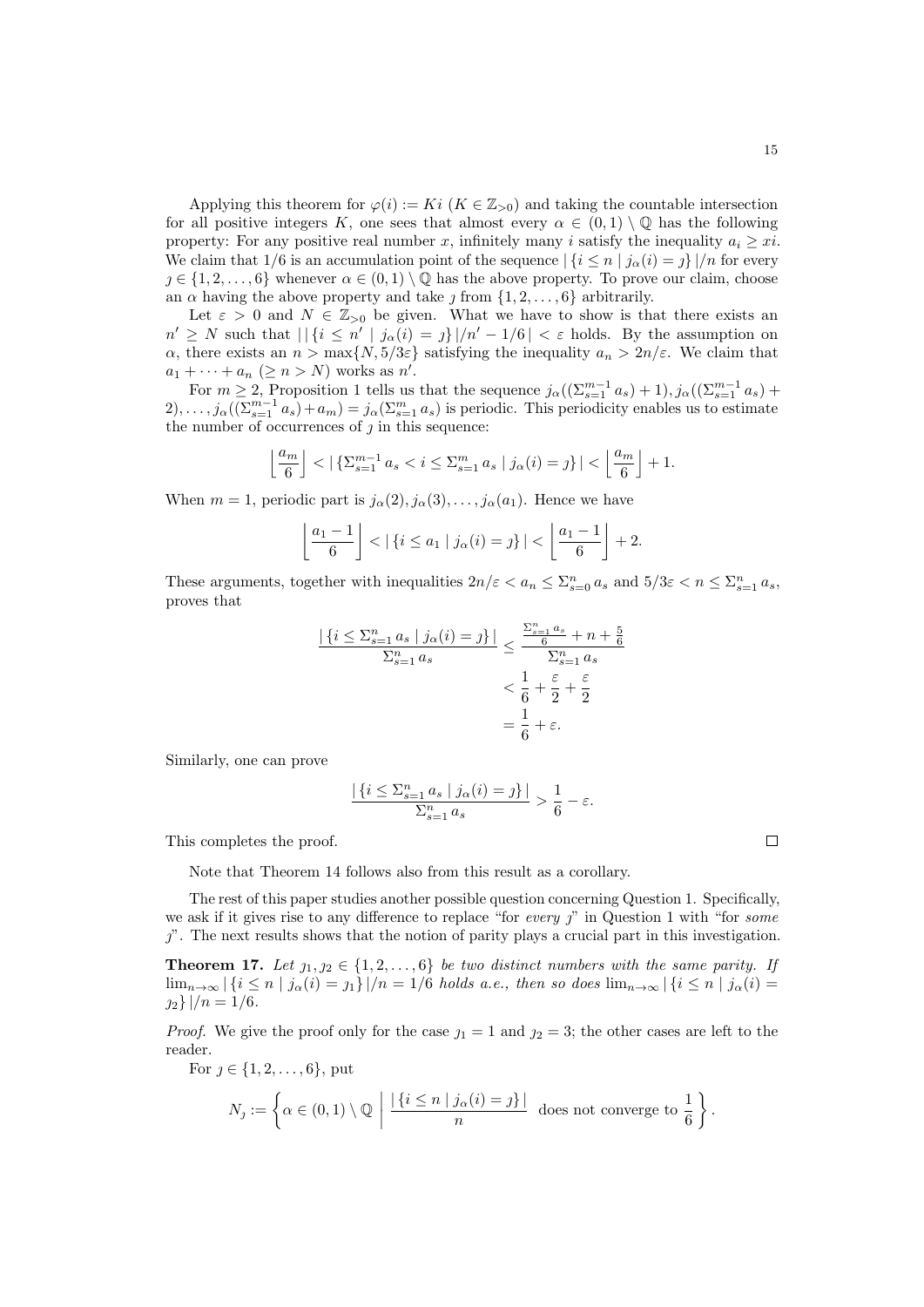What we need to prove is that if  $N_1$  is of measure zero, then so is  $N_3$ .

Define a function  $g: (0,1) \to (0,1/3)$  by  $g(x) = x/(2x+1)$ . Clearly, g is a homeomorphism on  $(0, 1)$ . An elementary computation shows that g is invertible and that both g and  $g^{-1}$ are bi-Lipschitz, in particular both send measure zero sets to measure zero sets. Since we trivially have  $N_3 = \{\alpha \in N_3 \mid a_1 \geq 3\} \cup \{\alpha \in N_3 \mid a_1 = 1 \text{ or } 2\}$ , in order to prove that  $N_3$ is of measure zero, it suffices to show the next two identities:

$$
\{\alpha \in N_3 \mid a_1 \ge 3\} = g(N_1);
$$
  

$$
\{\alpha \in N_3 \mid a_1 = 1 \text{ or } 2\} = g^{-2}(\{\alpha \in N_1 \mid a_1 = 5 \text{ or } 6\}).
$$

Observe that g maps  $[0; a_1, a_2, a_3, \ldots]$  to  $[0; a_1 + 2, a_2, a_3, \ldots]$ , i.e. adds 2 to the first element of the continued fraction expansion. This observation, together with Proposition 1, leads to the next

**Lemma 3.** For every  $\alpha \in (0,1)$  and  $n \geq 1$ , the type of  $D^{n+2}(0, g(\alpha), 1)$  is the type of  $D^n(0, \alpha, 1)$  plus 2 (modulo 6).  $\Box$ 

This lemma implies that  $\alpha$  satisfies  $\lim_{n\to\infty} |\{i \leq n \mid j_\alpha(i)=1\}|/n=1/6$  if and only if  $g(\alpha)$  satisfies  $\lim_{n\to\infty}$   $\left|\left\{i\leq n \mid j_\alpha(i)=3\right\}\right|/n=1/6$ . In other words,  $\alpha\in N_1 \Longleftrightarrow g(\alpha)\in N_3$ . The desired two identities follows from this easily.

**Remark 3.** In the above proof, the value  $1/6$  did not play any role. Indeed, the statement remains valid even when  $1/6$  is replaced by any other real number in  $(0, 1)$ .

In the proof of the preceding theorem, Lemma 3 played an important role. A similar statement when the parity of  $j_1$  is different from that of  $j_2$  is no longer true. This makes it difficult to prove an analogous statement to Theorem 17 for a pair of different parity.

Question 2. Let two distinct numbers  $j_1, j_2 \in \{1, 2, \ldots, 6\}$  with different parity be given. If  $\lim_{n\to\infty} |\{i \leq n \mid j_{\alpha}(i) = j_{1}\}|/n = 1/6$  holds a.e., does  $\lim_{n\to\infty} |\{i \leq n \mid j_{\alpha}(i) = j_{2}\}|/n =$  $1/6$  also hold a.e. ?

If this (technical) question has a positive answer, then we can actually replace "for every  $j'$  with (seemingly weaker) "for some  $j'$ " in the statement of Question 1. Indeed, suppose there exists some  $j \in \{1, 2, ..., 6\}$  such that  $\lim_{n\to\infty} |\{i \leq n \mid j_\alpha(i) = j\}|/n = 1/6$  holds almost everywhere. Then, we know from Theorem 17 and the positive answer to Question 2 that  $\lim_{n\to\infty} |\{i \leq n \mid j_\alpha(i) = j'\}|/n = 1/6$  holds almost everywhere for every j'. Hence we see that  $\lim_{n\to\infty} |\{i \leq n \mid j_{\alpha}(i) = j'\}|/n = 1/6$  for every  $j' = 1, 2, ..., 6$  at almost everywhere.

Note that an affirmative answer to the following question solves Question 2 positively:

Question 3. Are the following two conditions equivalent for every  $\eta \in \{1, 2, \ldots, 6\}$ ?

- 1.  $\lim_{n\to\infty} |\{i \leq n \mid j_\alpha(i) \text{ and } j \text{ have the same parity }\}|/n = 1/2 \text{ holds a.e.};$
- 2.  $\lim_{n\to\infty} |\{i \leq n \mid j_\alpha(i) = j\}|/n = 1/6$  holds a.e.

One can easily deduce the first condition from the second one. Indeed, 2 and Theorem 17 imply that we have  $\lim_{n\to\infty} |\{i\leq n \mid j_\alpha(i)=j'\}|/n=1/6$  a.e. for every j' having the same parity as j. As the conjunction of finitely many properties that hold almost everywhere again holds almost everywhere, 1 now follows.

We now deduce Question 2 assuming that 2 follows from 1: Let us suppose  $\lim_{n\to\infty} |\{i\leq$  $n | j_{\alpha}(i) = j_{1} \} | / n = 1/6$  holds a.e. for a given  $j_{1} \in \{1, 2, ..., 6\}$ . Take a  $j_{2} \in \{1, 2, ..., 6\}$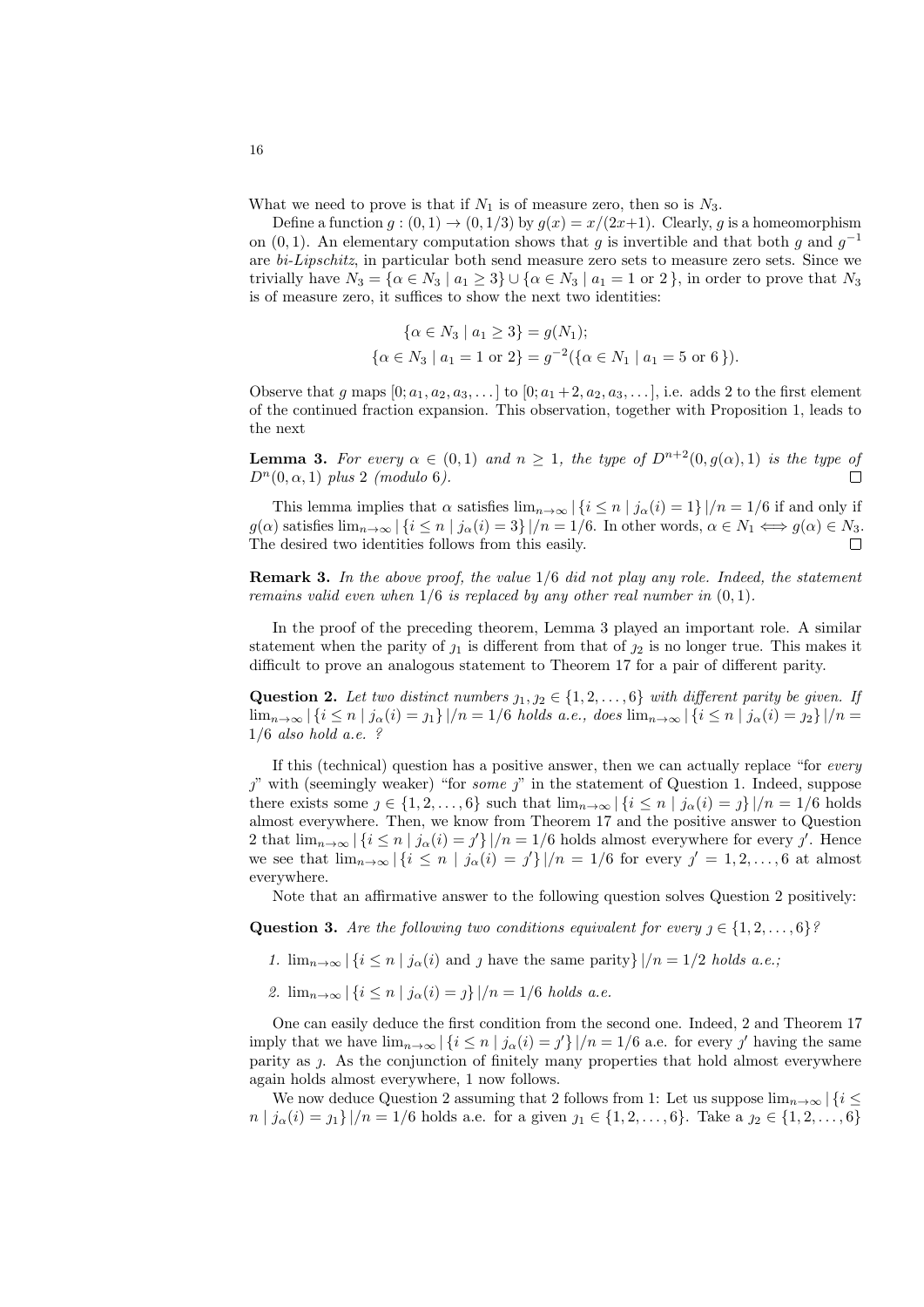having different parity from that of  $j_1$ . We wish to prove that  $\lim_{n\to\infty} |\{i \leq n \mid j_\alpha(i) =$  $2_2$ } |/n = 1/6 holds a.e.

Since 2 implies 1,  $\lim_{n\to\infty} |\{i \leq n \mid j_\alpha(i) \text{ and } j_1 \text{ have the same parity}\}|/n = 1/2 \text{ holds}$ almost everywhere. Now observe that for an arbitrary  $\alpha \in (0,1) \setminus \mathbb{Q}$ ,  $\lim_{n\to\infty} |\{i \le n\}|$  $j_{\alpha}(i)$  is even}  $|/n = 1/2$  holds if and only if  $\lim_{n\to\infty} |\{i \leq n \mid j_{\alpha}(i) \text{ is odd}\}|/n = 1/2$  holds. Therefore, we have

$$
\lim_{n \to \infty} \frac{|\{i \le n \mid j_\alpha(i) \text{ is even}\}|}{n} = \frac{1}{2} a.e. \iff \lim_{n \to \infty} \frac{|\{i \le n \mid j_\alpha(i) \text{ is odd}\}|}{n} = \frac{1}{2} a.e.
$$

As  $j_1$  and  $j_2$  have different parity, it follows that  $\lim_{n\to\infty} |\{i \leq n \mid j_\alpha(i) \text{ and } j_2 \}$  have the same parity}  $|/n = 1/2$  holds a.e. By applying our assumption that the condition 2 follows from 1, we get the desired result.

One can also ask a

Question 4. Do we have  $\lim_{n\to\infty} \sqrt[p]{\sum_{i=1}^n j_\alpha(i)^p/n} = \sqrt[p]{(\sqrt{1^p + 2^p + \cdots + 6^p})/6}$  almost everywhere?

We also do not know the answer to this question. What we can certainly say is that, in view of Proposition 3, Question 4 is at least as likely to be true as Question 1. Although we know from Theorem 9 that the condition " $\lim_{n\to\infty} \sqrt[n]{\sum_{i=1}^n j_\alpha(i)^p/n} = \sqrt[p]{(\sqrt{1^p + 2^p + \cdots + 6^p})/6}$ " for  $p = p_1$  and for  $p = p_2$  are independent from each other whenever  $p_1$  and  $p_2$  are distinct, there might be some relationship between statements " $\lim_{n\to\infty} \sqrt[p]{\sum_{i=1}^n j_\alpha(i)^p/n}$  $\sqrt[p]{(1^p + 2^p + \cdots + 6^p)/6}$  holds almost everywhere" for  $p = p_1$  and for  $p = p_2$  even when  $p_1 \neq p_2$ ; It is interesting to see how the strength of the above statement changes as the value of p increases.

Our final remark is on "mod 2". Instead of modulo 6, one can consider indexes of Ducci matrices by modulo 2 and formulate statements for them, e.g.  $j_{\alpha}(i) \equiv \gamma \pmod{2}$  in place of  $j_{\alpha}(i) = i$ . Even if we do so, the results in this paper remain valid (with trivial modifications).

Acknowledgement. The author wishes to thank the referee for his useful comments that improved the quality of the presentation of this work.

Note Added in Proof. At the time of submission of the manuscript, the author was not aware of the following fact: Almost every  $\alpha = [0; a_1, a_2, \ldots] \in (0,1) \setminus \mathbb{Q}$  satisfies  $\lim_{n\to\infty}\sum_{i=1}^n a_i/n = \infty$ . This appears to be a standard result in ergodic theory.

On the other hand, Theorem 6 states that for each  $\alpha \in (0,1) \setminus \mathbb{Q}$ ,  $\Sigma_{i=1}^n a_i/n$  diverges if and only if  $\lim_{n\to\infty}$   $\left|\left\{i\leq n \mid j_\alpha(i)+1\equiv j_\alpha(i+1) \pmod{6}\right\}\right|/n=1$  holds. Combining these two results, we thus get a

Corollary 3.  $\lim_{n\to\infty} |\{i \leq n \mid j_\alpha(i) + 1 \equiv j_\alpha(i+1) \pmod{6}\}|/n = 1$  holds at almost every  $\alpha \in (0,1) \setminus \mathbb{Q}$ .  $\Box$ 

In view of Theorem 8 and Proposition 3, this in turn gives us a

- **Corollary 4.** 1.  $\lim_{n\to\infty} |\{i \leq n \mid j_\alpha(i) = j\}|/n = 1/6$  for every  $j = 1, 2, ..., 6$  holds at almost every  $\alpha \in (0,1) \setminus \mathbb{Q}$ ;
	- 2. For every positive integer p,  $\lim_{n\to\infty} \sqrt[p]{\sum_{i=1}^n j_\alpha(i)^p/n} = \sqrt[p]{(\sqrt{1^p + 2^p + \cdots + 6^p})/6}$  holds at almost every  $\alpha \in (0,1) \setminus \mathbb{Q}$ .  $\Box$

1 and 2 positively answer Questions 1 and 4, respectively. Questions 2 and 3 are vacuously true.